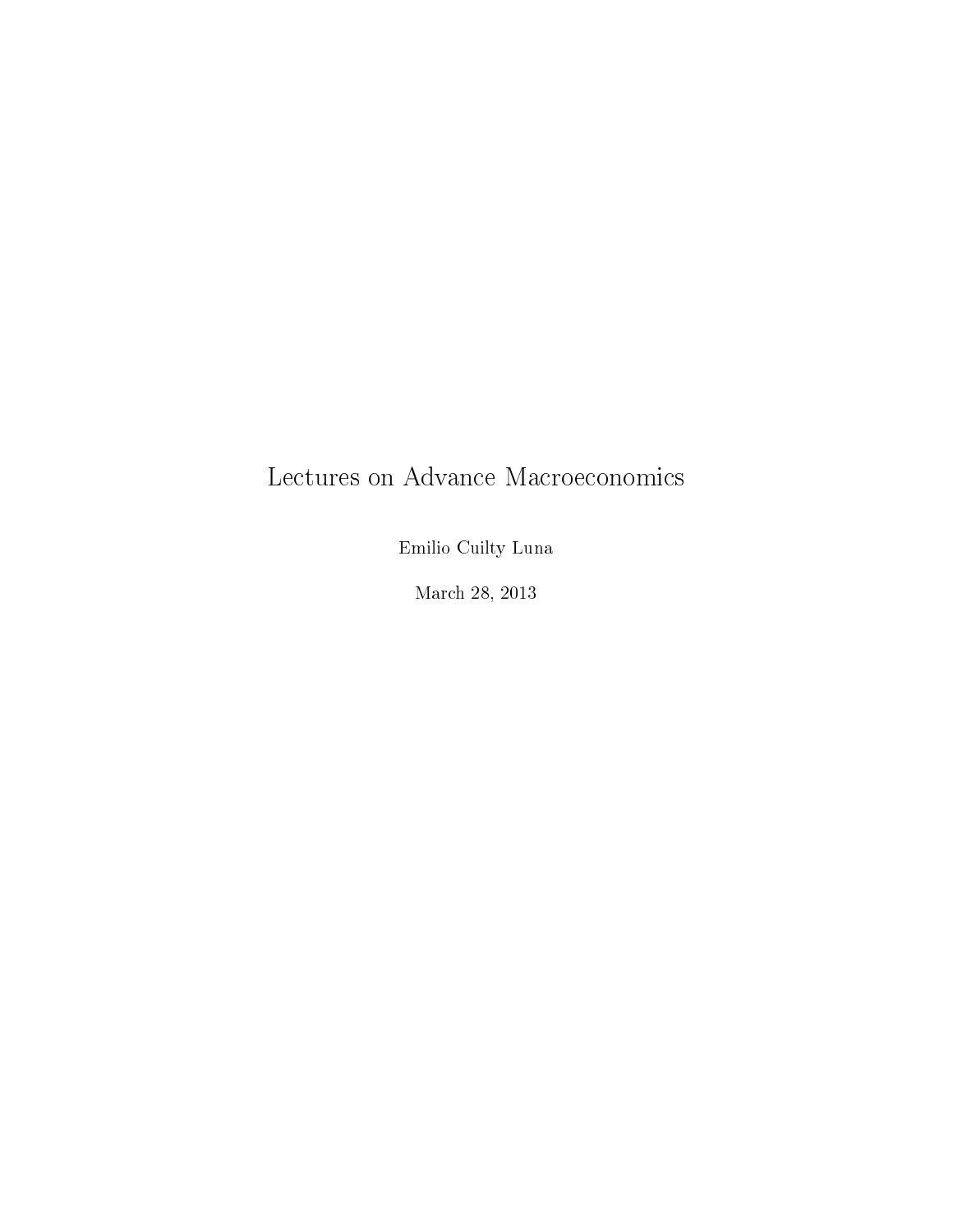My lectures are written to my students. Please talk to me before circulating the notes. I deeply appreciate all comments and help to improve these lecture notes.

# Syllabus

- Objective: The main purpose of this course is to review the economic fluctuations, review the ideas from the neoclassic and Neokeynesian schools and finally attempt to give some behavioral explanations. The quantitative mathematical or analytical requirements are very high, some review will be given on relevant tools for solve problems nevertheless advanced calculus, econometrics and dynamic programming will be assumed. However the intuition will be the most important part to develop. The core of the course will be centered in Romer's book; from time to time it will be necessarily to review other texts such as Stokey and Lucas or Summers' papers. At the end of the course the approved student will understand the differences in the explanations of both schools and how to solve standard problems of macroeconomic fluctuations. The student will also be able give clean proofs of the theorems or find the relevant results of the models.
- Approve: This course is far from being an easy course, and probably will consume an important part of your time during the semester. My recommendation to approve the course is to study a lot. It is almost impossible to approve just reading the class notes. HARD WORK is required to approve. It is expected that the student will read the relevant chapter of the book at least once before entering the classroom, more readings will be needed to complete homework or to fully understand the theory.
- Ethics: I believe that as future economists you should always be guided by social norms and ethic codes. According to the former idea you might NEVER cheat or copy in a homework, exam or whatever. Those students failing to behave honestly will be punished with an automatic D.A. with no consideration to negotiate. My grading scheme is designed to fail anyone that receives a D.A., so please don't try to make tricks on me. It is important to be respectful with others ideas, please be kind with everybody questions and pay attention to all ideas, they might appear on the exams or quizzes.

#### Grading scheme

- Two Partial exams,  $60\%$  of the final grade
- Final evaluation,  $30\%$  of the final grade
- 6 or 5 quizzes,  $10\%$  of the final grade
- Bonus, extra 10% and will be only available for 2 or 3 students
- Exams: The first partial exam will be on February 14, the second partial exam will be on April 4 and the final evaluation will be on May 9. These dates are fixed and I will not move any exam for any reason. So if you have more than one exam this day I suggest to you to try to move the other exam(s), otherwise good luck. Both partial exams cover all the topics we review in class or in the Problem Sets. The second partial exam covers the topics of the second partial and the first one. The final evaluation will comprehend only the second partial and the last topics covered.
- Quizzes: There will be 5 or 6 surprise quizzes. The quizzes will be one or two short questions about the material covered last week. The quizzes will be applied at 7:07 with a maximum length of 10 minutes. If you arrive later than 7:17 you will not have access to the quiz and will count as zero. Nevertheless you should come to class even if you miss the quiz, otherwise you will miss important material.
- Problem-Sets: There will be 4 or 5 problem sets. The problem sets are complicated and will require a lot of time to complete them, so start them as soon as possible. You might work in groups, pairs or whatever. The problem sets do not account for any points on the final grade, however not completing them will be a dangerous move, in order to master theory you need to work, fail, and rethink. Problem Sets will be answered in a class lecture, however you must present your Problem Set at the beginning of the session otherwise you will be not allowed to enter.

Bonus: I do not yet how to account for bonus, nevertheless I will think about it.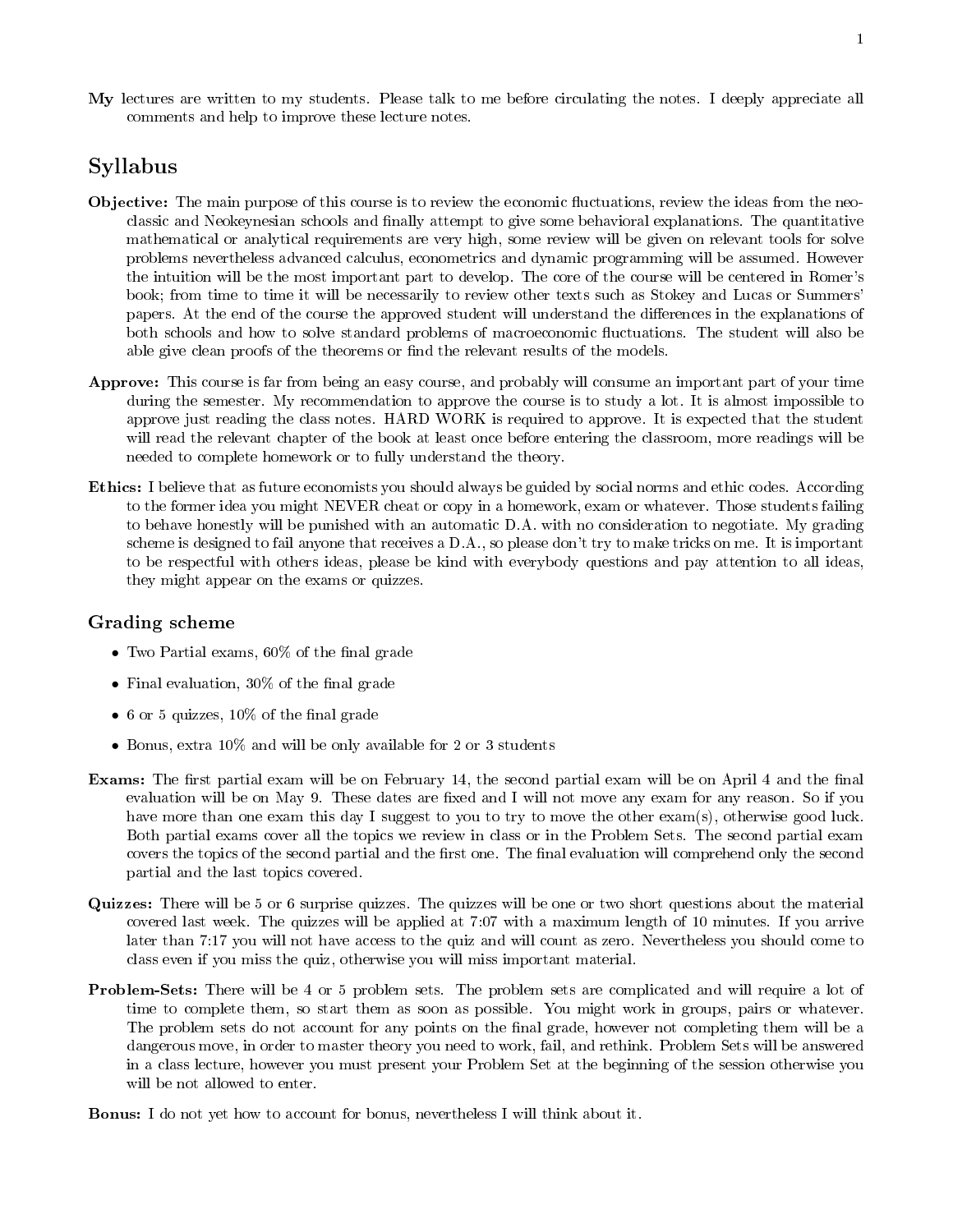#### Topics

- Introduction, Where is the State of the Macro today?
	- Krugman, P. "How Did Economists Get It So Wrong?" (2009), New York Times
- Real-Business-Cycle Theory, The freshwater's new hope
	- Romer, D. "Advance Macroeconomics" (2012) McGraw-Hill 4th edition. Chapter 5
	- Mankiw, G. "Macroeconomics" (2000) 4th edition. Chapter 19
	- Stokey, N. and R. Lucas "Recursive Methods in Economics Dynamics" Harvard Press 1th edition. Chapters 4, 5, 6
- Nominal Rigidity, The Neokeynesian strikes back
	- Romer, D. "Advance Macroeconomics" (2012) McGraw-Hill 4th edition. Chapter 6
- Dynamic Stochastic General Equilibrium Models of Fluctuation, The return of the Neoclassic school
	- Romer, D. "Advance Macroeconomics" (2012) McGraw-Hill 4th edition. Chapter 7
	- Mas-Colell, A., M. Whinston and J. Green, "Microeconomic Theory" (1995) Oxford Press 1th edition. Chapters 16 and 19
	- Stokey, N. and R. Lucas "Recursive Methods in Economics Dynamics" Harvard Press 1th edition. Chapters 9 and 10
- Behavioral Finance and Behavioral Macroeconomics. Get rid of that non sense
	- Long, J. B. D., A. Shleifer, L. H. Summers, and R. J. Waldmann (1991): The Survival of Noise Traders in Financial Markets, The Journal of Business, 64(1), pp. 119.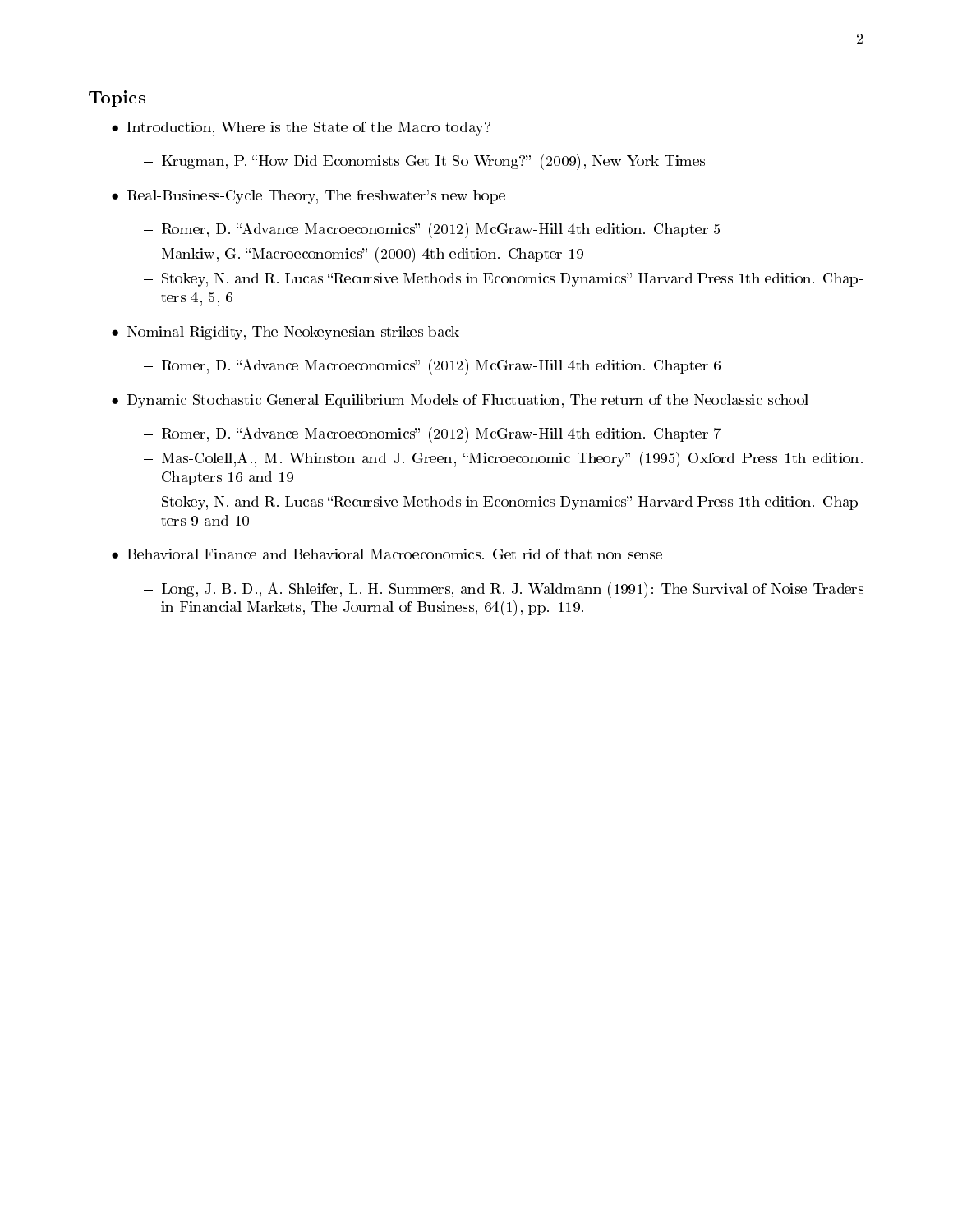# Part I Introduction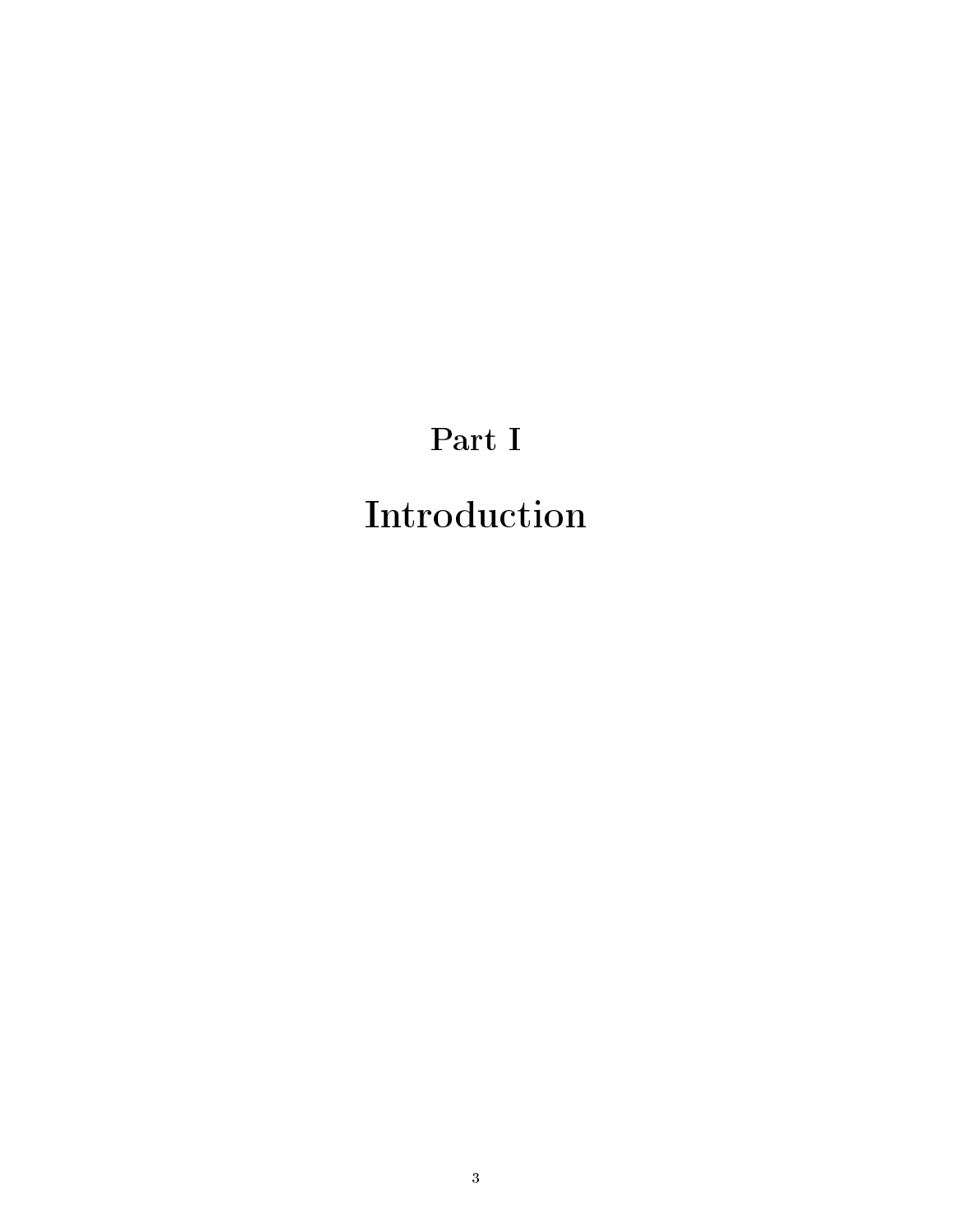# Chapter 1

# Where is the state of the Macro today?

# 1.1 A clever discussion of Macroeconomics.

In September of 2009 the Nobel laureate Paul Krugman published an interesting article in the New York Times, How Did Economists Get It So Wrong?. This first class we are going to review the most important points of the article. Hopefully at the end of the class you will understand better why is important to dig deeper in to macroeconomics (and why society expects from you to complete several courses on macro) even if history has showed us that this science do not work at all. Most of you may not remember but when I was a student, here at ITESM, the academic economic society were congratulating them self on how they had fully understood how macroeconomics work. In fact Oliver Blanchard of M.I.T. declared that the state of the Macro was good, and the eternal fight between neoclassic school and neokeynesian view ended with an almost perfect discipline. Thanks to the "well designed public policy" the most important economy (yes, the United States of America) had experienced a period of bonanza, called the great moderation. Even Mexico, back in 2006, was a promising economy, with a central bank taking care of inflation and a new nice government fighting "economic recessions".

But as Krugman mentions, in 2008 everything came apart.

The economic-financial-debt-or whatever crisis of 2008 was not predicted by almost anyone, even if old Ben Bernanke was on guard 24.7. However Krugman argues that this is not the biggest problem. The big issue with the field of macroeconomics is the blindness of the profession, the dogma in the great market and the nice touch of the government. Krugman believes that the economics profession went astray because economists, as a group, mistook beauty, clad in impressive-looking mathematics, for truth.

I believe that most sciences work when there is no problem surrounding them. Nevertheless when the society faces an euro zone in crisis and America with almost a zero interest rate!(leaving no room to monetary policy) the scientific community search for a change (a quick, cheap and beautiful change). In the words of Krugman Unfortunately, this romanticized and sanitized vision of the economy led most economists to ignore all the things that can go wrong. They turned a blind eye to the limitations of human rationality that often lead to bubbles and busts; to the problems of institutions that run amok; to the imperfections of markets — especially financial markets that can cause the economy's operating system to undergo sudden, unpredictable crashes; and to the dangers created when regulators don't believe in regulation".

### 1.1.1 From Smith to Keynes and Back

I do believe that you believe as society believes that economics was created by Adam Smith, in the 1776 famous book The Wealth of the Nations. The central (macro) message of the Wealth of the Nations and the next 160 years of research was TRUST THE MARKET!. In 1844 was published the novel by Alexander Dumas the count of Monte Cristo. You might remember that the count decided to study economics to become a successful man, because back there those whom studied economics (i.e. The Wealth of the Nations) will understand better the market and could take advantages from it. Nevertheless in 1929 something went wrong with the market, destroying everything our old friend from Monte Cristo believed. Some years later in the book of Macroeconomics of Parking, the author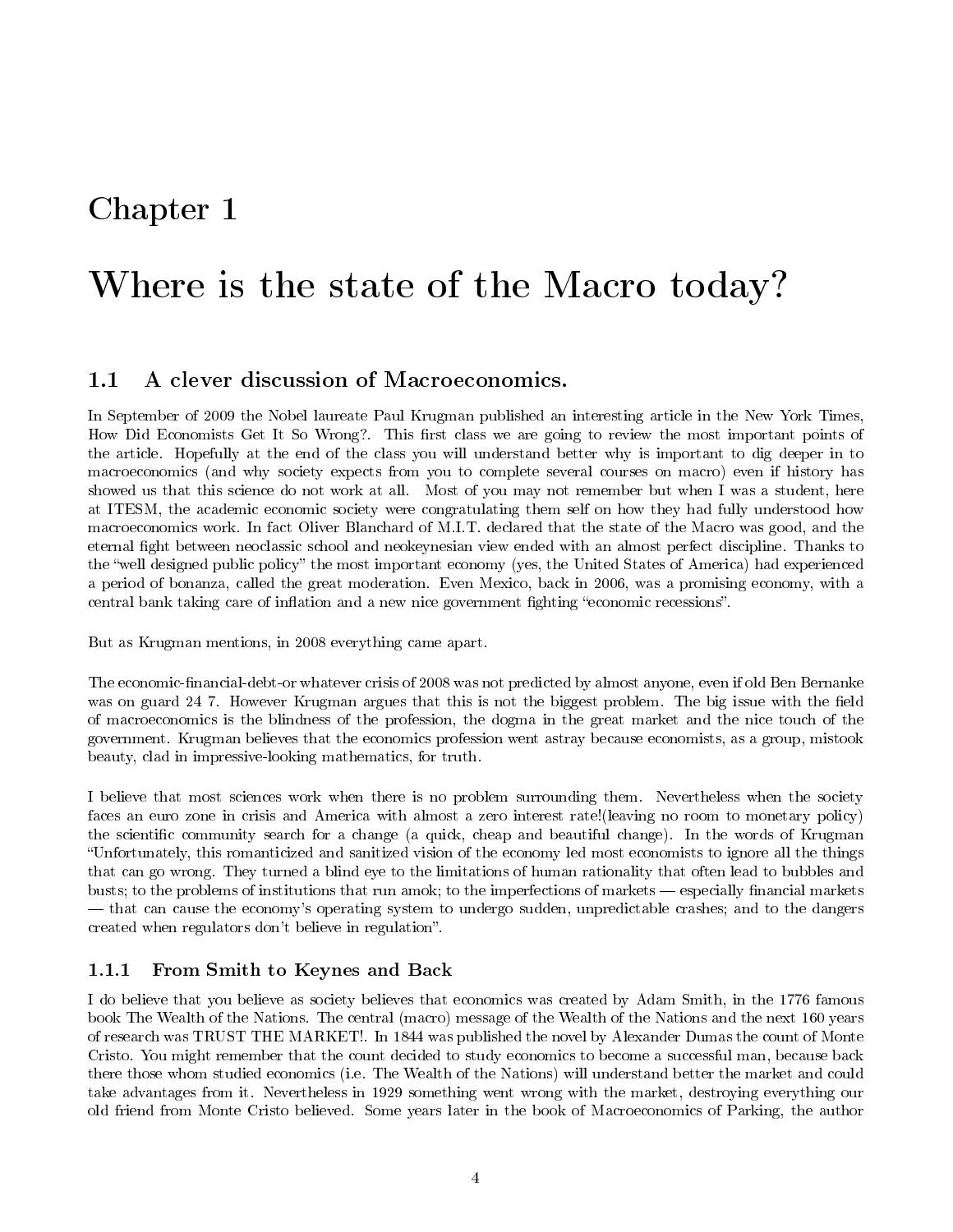claims that economist are the clever guys in the world because they know how to live with limited resources and to be happy with them, we haven't learn anything.

According to Krugman besides what you have heard, Keynes did not wanted to live in world with a government taking care of everybody. He described his analysis in his 1936 masterwork, "The General Theory of Employment, Interest and Money," as "moderately conservative in its implications." He wanted to fix capitalism, not replace it. The truth about the general theory is the fact that government can, and should make intervention when some shock or depression haunts the nation. Here at the ITESM you have previously review some important implications about Keynes. Most of them are found in the book of Mankiw.

Then Milton Friedman arrived, with the new monetarism doctrine. Monetarists did not disagree with the idea that government should make interventions, in fact Friedman once sated "We are all Keynesians now", however the government should only take care of eliminate externalities, instructing central banks to keep and the nation's money supply, the sum of cash in circulation and bank deposits, growing on a steady path. There is a great great book that you should read whenever you have some extra time called Capitalism and Freedoms by Friedman.

Eventually, however, the anti-Keynesian counterrevolution went far beyond Friedman's position, which came to seem relatively moderate compared with what his successors were saying. Among financial economists, Keynes's disparaging vision of financial markets as a "casino" was replaced by "efficient market" theory, which asserted that nancial markets always get asset prices right given the available information (this means that no one will ever pay more than the efficient price for an action or a bound, in other words those LAFS and LEFs from ITESM will always charge the optimum for every stock, bond or whatever)

Not all macroeconomists were willing to go down this road: many became self-described New Keynesians, who continued to believe in an active role for the government. Yet even they mostly accepted the notion that investors and consumers are rational and that markets generally get it right (Krugman is one of those). Not everyone was a Keynesian or a neoclassic, there were a few that believed that humans were not perfect machines, and that rationality might not hold in the financial markets, but they were fighting against the tide. If you want to know more about them, you should read papers of Schlifer,Labison, and some of Summers.

### 1.1.2 Panglossian Finance

According to Keynes the financial markets can be understood as beauty contests. In order to understand them you must not pick your favorite girl, but the one you believe will be the favorite of the jury. Nevertheless in the 70's the financial world was understood as perfect, we humans have nothing to worry about bubbles, investors irrationality and destructive speculation. Fama's hypothesis dominated the theory, this theory claims that the price you see on an stock is exactly the true value of the company given the information of the company's earnings. According to Krugman some Harvard economists believe in Fama so blind that their recommendation was to maximize the stock prices of a company for a better economy.

I am pretty sure you remember the CAPM model. It is a beautiful model with very nice implications, how to value an asset and how to put a price to almost every derivative. But it only works in the scheme of efficient markets, so in my opinion does not work. Krugman argues that financial economist rarely asked themselves if the price actually reflected the world fundamentals. Instead they asked if the asset prices reflected the other asset prices. Summers viewed financial economist as ketchup economist, if a two quarts bottle sell invariable for exactly as twice as much of a quart bottle of ketchup then the market is efficient.

According to Krugman with the mocks and everything, nothing change. At that time Greenspan who was then the Fed chairman and a long-time supporter of financial deregulation whose rejection of calls to rein in sub prime lending or address the ever-inflating housing bubble rested in large part on the belief that modern financial economics had everything under control. By October of last year, however, Greenspan was admitting that he was in a state of "shocked disbelief," because "the whole intellectual edifice" had "collapsed."What should policy makers do? Unfortunately, macroeconomics, which should have been providing clear guidance about how to address the slumping economy, was in its own state of disarray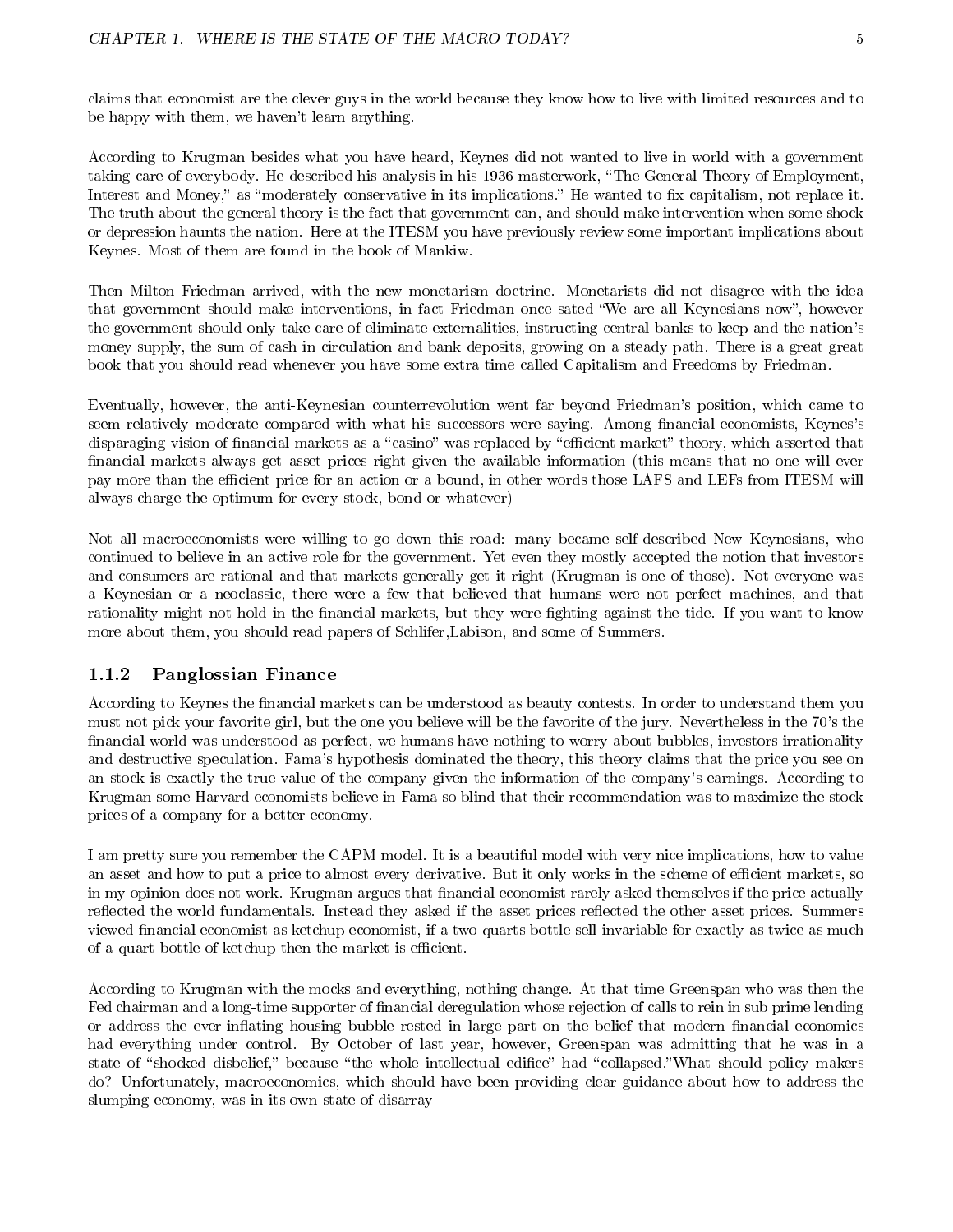#### 1.1.3 The Trouble with Macro

Consider the travails of the Capitol Hill Baby-Sitting Co-op. This co-op, whose problems were recounted in a 1977 article in The Journal of Money, Credit and Banking, was an association of about 150 young couples who agreed to help one another by baby-sitting for one another's children when parents wanted a night out. To ensure that every couple did its fair share of baby-sitting, the co-op introduced a form of scrip: coupons made out of heavy pieces of paper, each entitling the bearer to one half-hour of sitting time. Initially, members received 20 coupons on joining and were required to return the same amount on departing the group.

Unfortunately, it turned out that the co-op's members, on average, wanted to hold a reserve of more than 20 coupons, perhaps, in case they should want to go out several times in a row. As a result, relatively few people wanted to spend their scrip and go out, while many wanted to baby-sit so they could add to their hoard. But since baby-sitting opportunities arise only when someone goes out for the night, this meant that baby-sitting jobs were hard to find, which made members of the co-op even more reluctant to go out, making baby-sitting jobs even scarcer. . . .In short, the co-op fell into a recession

The question is whether this particular example, in which a recession is a problem of inadequate demand — there isn't enough demand for baby-sitting to provide jobs for everyone who wants one  $-$  gets at the essence of what happens in a recession.

Forty years ago most economists would have agreed with this interpretation. But since then macroeconomics has divided into two great factions: "saltwater" economists (mainly in coastal U.S. universities), who have a more or less Keynesian vision of what recessions are all about; and "freshwater" economists (mainly at inland schools), who consider that vision nonsense.

Freshwater economist are those who does not believe in this explanation. The central fact is that markets work, so there cannot be a lack of demand, because prices always move to match supply and demand. If people want more coupons the price will rise. So why we see that there is unemployment in recessions?

In the 1970s the leading freshwater macroeconomist, the Nobel laureate Robert Lucas, argued that recessions were caused by temporary confusion: workers and companies had trouble distinguishing overall changes in the level of prices because of inflation or deflation from changes in their own particular business situation. And Lucas warned that any attempt to fight the business cycle would be counterproductive: activist policies, he argued, would just add to the confusion.

Edward Prescott, who was then at the University of Minnesota, argued that price fluctuations and changes in demand actually had nothing to do with the business cycle. Rather, the business cycle reflects fluctuations in the rate of technological progress, which are amplified by the rational response of workers, who voluntarily work more when the environment is favorable and less when it's unfavorable. Unemployment is a deliberate decision by workers to take time off.

But the basic premise of Prescott's "real business cycle" theory was embedded in ingeniously constructed mathematical models, which were mapped onto real data using sophisticated statistical techniques, and the theory came to dominate the teaching of macroeconomics in many university departments. In 2004, reflecting the theory's influence, Prescott shared a Nobel with Finn Kydland of Carnegie Mellon University.

On the other side Saltwater economists believe that the demand side explanation was too compelling to reject. N. Gregory Mankiw at Harvard, Olivier Blanchard at M.I.T. and David Romer at the University of California, Berkeley and of course Paul Krugman of M.I.T. were trying to add enough imperfections to accommodate a more or less Keynesian view of recessions, so active policy to fight recessions remained desirable.

But the self-described New Keynesian economists weren't immune to the charms of rational individuals and perfect markets. They tried to keep their deviations from neoclassical orthodoxy as limited as possible. This meant that there was no room in the prevailing models for such things as bubbles and banking-system collapse.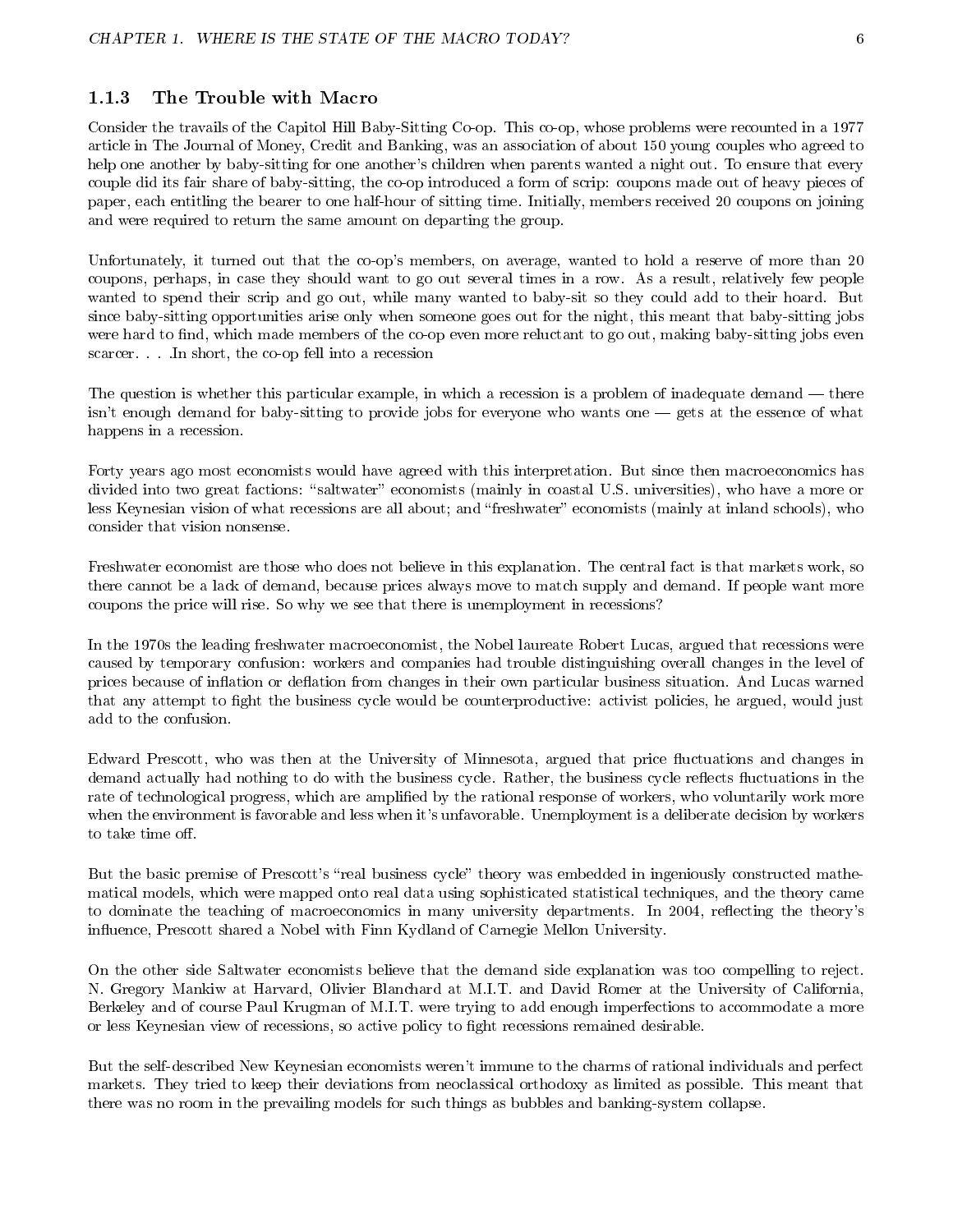Nevertheless around 1985 and 2007 the fight was only about theory and not about policy making. New Keynesians, unlike the original Keynesians, didn't think fiscal policy  $-$  changes in government spending or taxes  $-$  was needed to fight recessions. They believed that monetary policy, administered by the technocrats at the Fed, could provide whatever remedies the economy needed. At a 90th birthday celebration for Milton Friedman, Ben Bernanke, formerly a more or less New Keynesian professor at Princeton, and by then a member of the Fed's governing board, declared of the Great Depression: "You're right. We did it. We're very sorry. But thanks to you, it won't happen again. The clear message was that all you need to avoid depressions is a smarter Fed. freshwater economists found little to complain about. (They didn't believe that monetary policy did any good, but they didn't believe it did any harm, either.)

#### 1.1.4 Nobody could have predicted...

It's what you say with regard to disasters that could have been predicted, should have been predicted and actually were predicted by a few economists who were scoffed at for their pains. Robert Shiller did a prediction of the bubble the house market. But policy maker did not see anything, Carstens among them. Home price increases, Ben Bernanke said in 2005, "largely reflect strong economic fundamentals." Agustin Carstens limited to say that Mexico will suffer only from a Catarrito.

Eugene Fama, the father of the efficient-market hypothesis, declared that "the word 'bubble' drives me nuts," and went on to explain why we can trust the housing market: "Housing markets are less liquid, but people are very careful when they buy houses. It's typically the biggest investment they're going to make, so they look around very carefully and they compare prices. The bidding process is very detailed. Yes people compared prices, but among other bad prices, just ketchup economics again.

U.S. households have seen \$13 trillion in wealth evaporate. More than six million jobs have been lost, and the unemployment rate appears headed for its highest level since 1940. So what guidance does modern economics have to offer in our current predicament? And should we trust it?

#### 1.1.5 The Stimulus Squabble

the crisis ended the phony peace. Suddenly the narrow, technocratic policies both sides were willing to accept were no longer sufficient — and the need for a broader policy response brought the old conflicts out into the open, fiercer than ever.

The Fed dealt with the recession that began in 1990 by driving short-term interest rates from 9 percent down to 3 percent. It dealt with the recession that began in 2001 by driving rates from 6.5 percent to 1 percent. And it tried to deal with the current recession by driving rates down from 5.25 percent to zero. But zero, it turned out, isn't low enough to end this recession. And the Fed can't push rates below zero, since at near-zero rates investors simply hoard cash rather than lending it out.

Fiscal stimulus is the Keynesian answer to the kind of depression-type economic situation we're currently in. Such Keynesian thinking underlies the Obama administration's economic policies and the freshwater economists are furious.Chicago's Cochrane, outraged at the idea that government spending could mitigate the latest recession, declared: "It's not part of what anybody has taught graduate students since the 1960s. They [Keynesian ideas] are fairy tales that have been proved false. It is very comforting in times of stress to go back to the fairy tales we heard as children, but it doesn't make them less false." (It's a mark of how deep the division between saltwater and freshwater runs that Cochrane doesn't believe that "anybody" teaches ideas that are, in fact, taught in places like Princeton, M.I.T. and Harvard.)

Yet if the crisis has pushed freshwater economists into absurdity, it has also created a lot of soul-searching among saltwater economists. Their framework, unlike that of the Chicago School, both allows for the possibility of involuntary unemployment and considers it a bad thing. But the New Keynesian models that have come to dominate teaching and research assume that people are perfectly rational and financial markets are perfectly efficient. To get anything like the current slump into their models, New Keynesians are forced to introduce some kind of fudge factor that for reasons unspecified temporarily depresses private spending. (I've done exactly that in some of my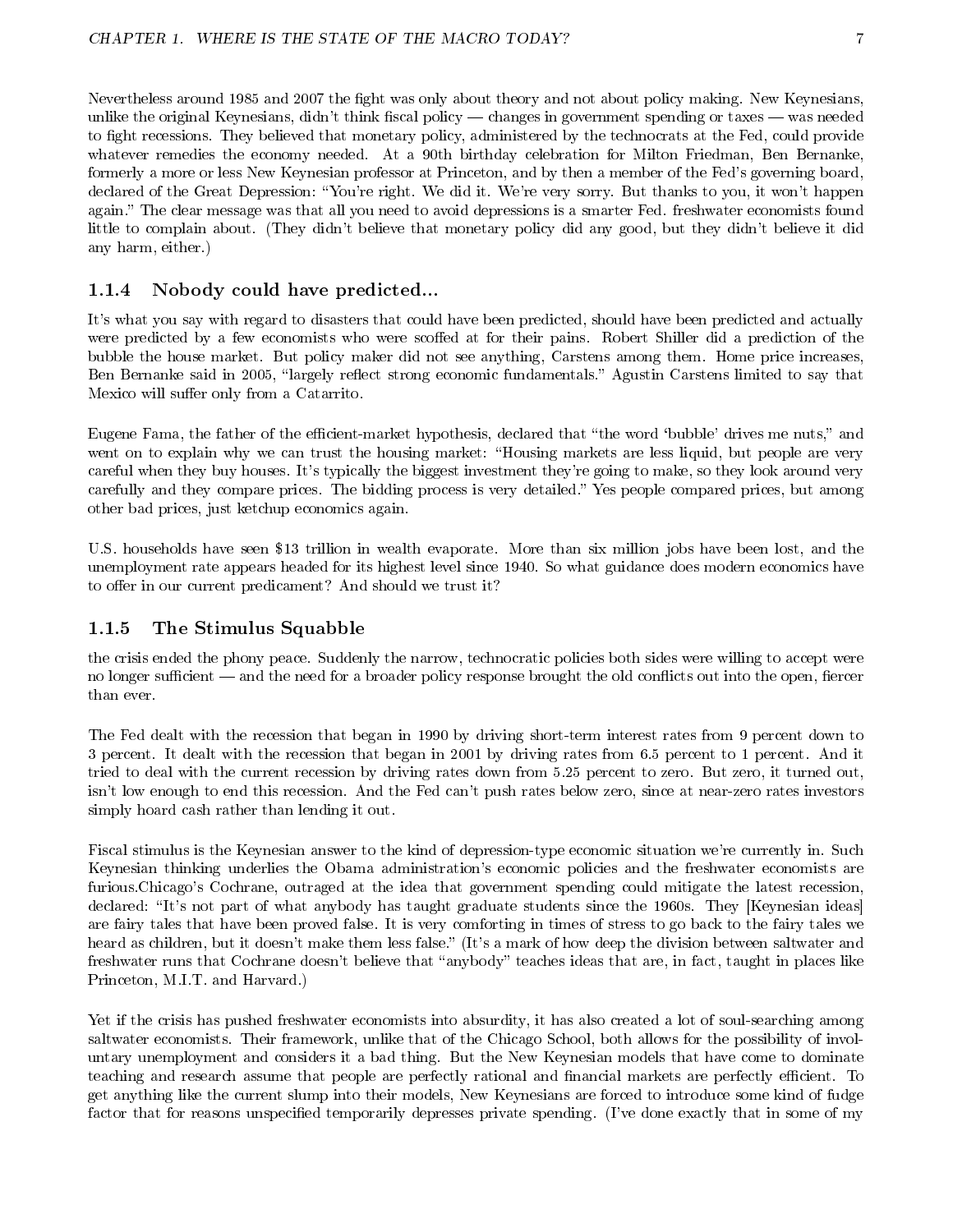own work.) And if the analysis of where we are now rests on this fudge factor, how much condence can we have in the models' predictions about where we are going?

The state of macro, in short, is not good. So where does the profession go from here?

#### 1.1.6 Flaws and Frictions

According to Krugman this should be the future of nance, and I do believe it too.

The good news is that we don't have to start from scratch. Even during the heyday of perfect-market economics, there was a lot of work done on the ways in which the real economy deviated from the theoretical ideal. There is work on behavioral nance. First, many real-world investors bear little resemblance to the cool calculators of efficient-market theory: they're all too subject to herd behavior, to bouts of irrational exuberance and unwarranted panic. Second, even those who try to base their decisions on cool calculation often find that they can't, that problems of trust, credibility and limited collateral force them to run with the herd.

Larry Summers once began a paper on finance by declaring: "THERE ARE IDIOTS. Look around." But what kind of idiots (the preferred term in the academic literature, actually, is "noise traders") are we talking about? Behavioral finance, drawing on the broader movement known as behavioral economics, tries to answer that question by relating the apparent irrationality of investors to known biases in human cognition, like the tendency to care more about small losses than small gains or the tendency to extrapolate too readily from small samples (e.g., assuming that because home prices rose in the past few years, they'll keep on rising).

#### 1.1.7 Re-Embracing Keynes

Here are the last recommendations from Krugman, "First admit that financial markets fall far short of perfection, Second, they have to admit  $-$  and this will be very hard for the people who giggled and whispered over Keynes that Keynesian economics remains the best framework we have for making sense of recessions and depressions. Third, they'll have to do their best to incorporate the realities of finance into macroeconomics."

#### 1.1.8 So why study macro and old ideas?

I have to admit that I am not fully convinced with the vision of Krugman, nor I am Neokeynesian or a Neoclassic. Nevertheless I do believe that in order to save the Macro we must understand what is wrong with it. To understand what is wrong with the macro we need to master its foundations and try to attack them. I believe society has hope on young economist to came with a solution, there is plenty work to do. In contrast with microeconomics, macroeconomics needs young people to recreate the field. This course will be a review of the models that explain economic fluctuations according to both schools neoclassic and Neokeynesian. Maybe if we have time we will review something about behavioral finance at the intuition, Welcome to Advance Macroeconomics II, all resemble with reality is merely coincidence, really coincidence.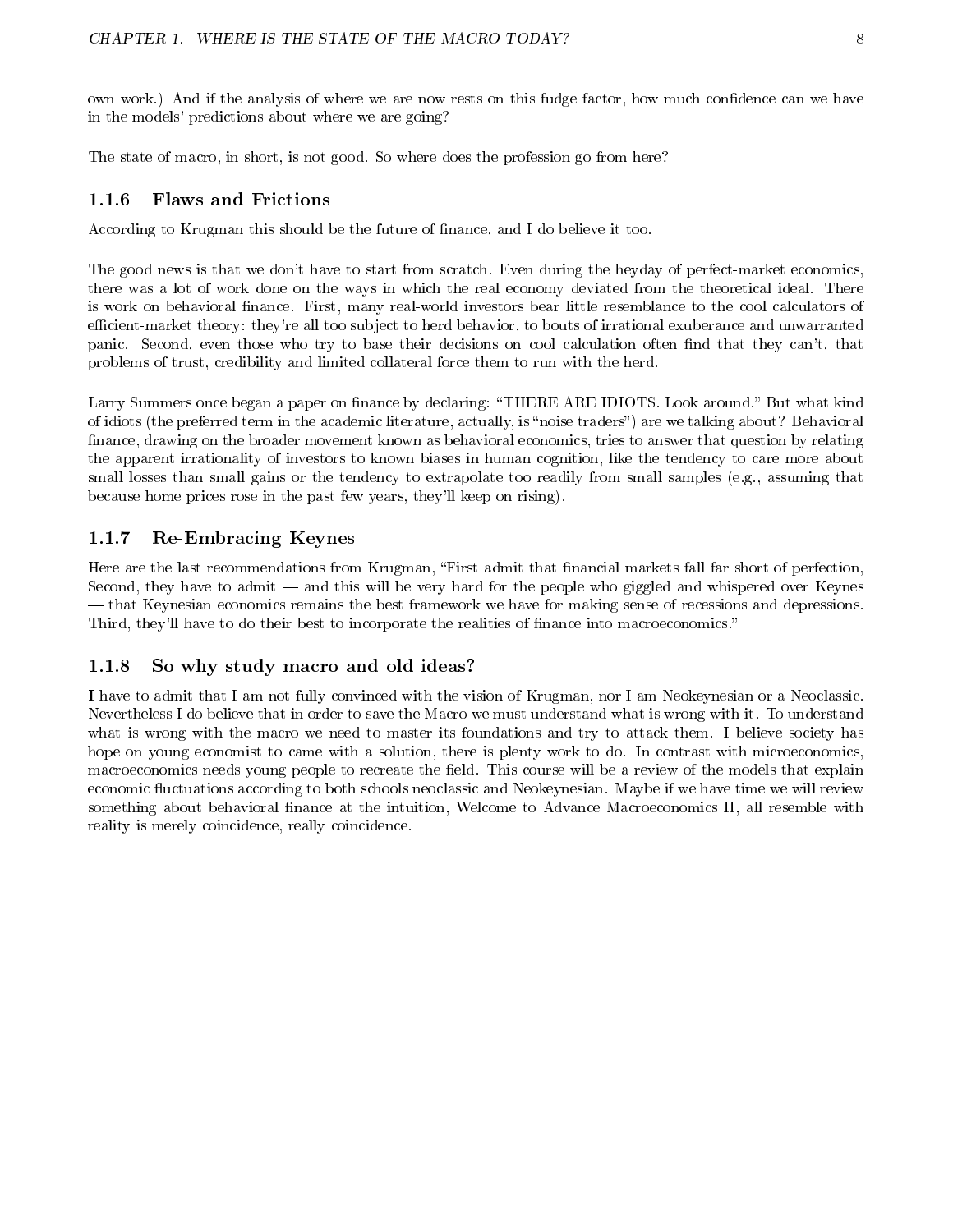# Chapter 2

# Real-Business-Cycle Theory, The freshwater's new hope

## 2.1 A Beginners Model

#### Assumptions

- The economy is formed by identical consumers (households) and a number of identical firms. Everyone is price taker, so we are under perfect competition
- Consumers live forever
- There are only 3 production inputs: capital  $K$ , Labor  $L$  and Technology  $A$

#### Production

The production in the economy is described by a Cobb-Douglas function

$$
Y_t = K_t^{\alpha} (L_t A_t)^{1-\alpha}
$$

where  $0<\alpha<1$ 

All the production is divided in Consumption  $C$ , Investment  $I$  and Government Purchases  $G$ 

$$
Y_t = G_t + C_t + I_t
$$

Each period the capital is depreciated by a constant fraction of  $\delta$ 

$$
K_{t+1} = K_t + I_t - \delta K_t
$$

Or in other words

$$
K_{t+1} = K_t + Y_t - G_t - C_t - \delta K_t
$$

Wage as usual is equal to the marginal labor productivity  $\frac{\partial Y_t}{\partial L_t} = (1-\alpha)K_t^{\alpha}(L_t A_t)^{-\alpha}A_t = (1-\alpha)\left(\frac{K_t}{L_t}\right)^{\alpha}A_t^{1-\alpha} = w$ . Equally the capital is paid by the marginal productivity.  $\frac{\partial Y_t}{\partial K_t} = \alpha \left(\frac{L_t A_t}{K_t}\right)^{1-\alpha} = r_t + \delta$ 

#### Household

The representative household maximize the expected value of

$$
U = \sum_{t=0}^{\infty} e^{-\rho t} u(c_t, 1 - l_t) \frac{N_t}{H}
$$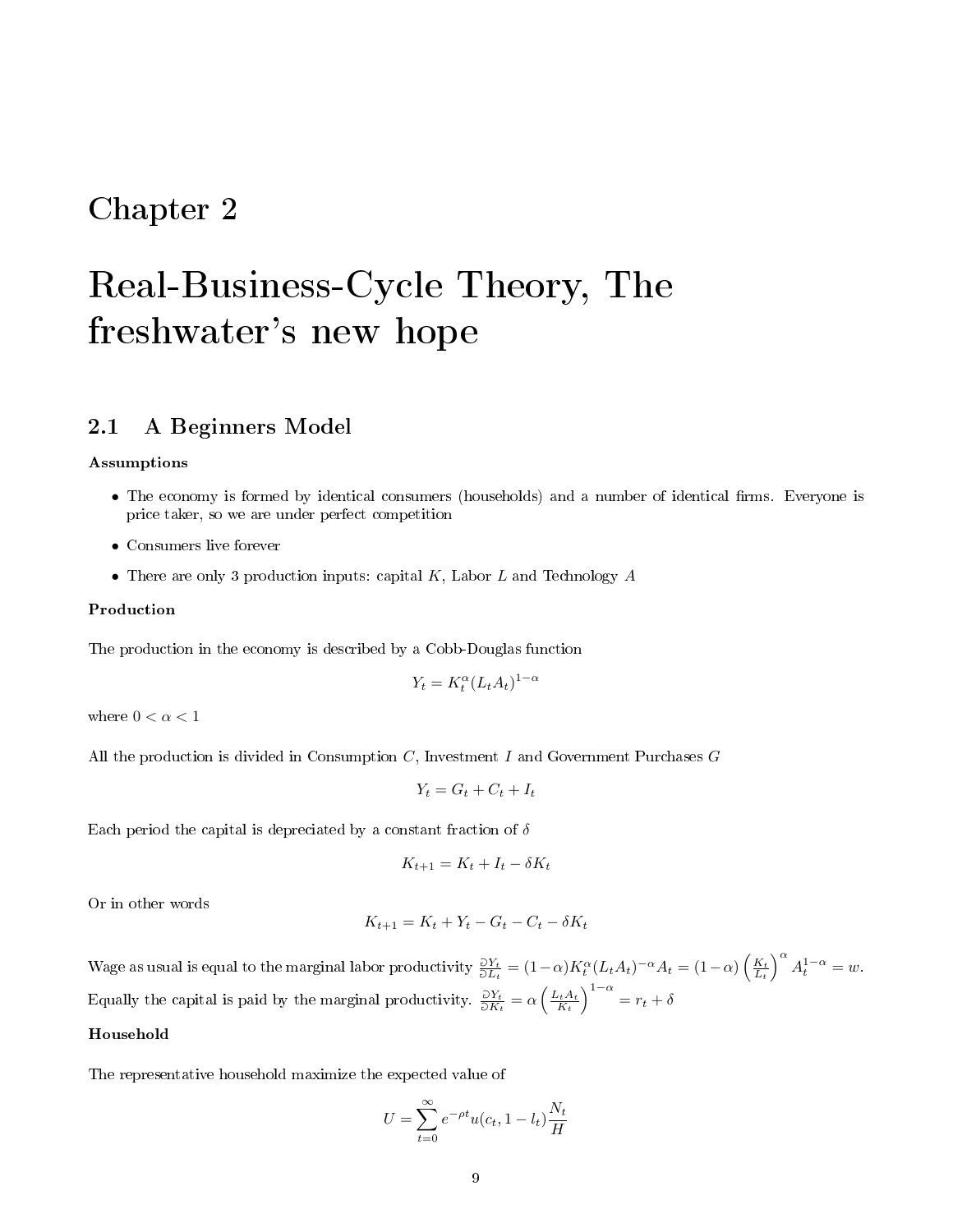Most of the times when we are talking about discrete time it is expected to use for discount  $\frac{1}{(1+\rho)^t}$ , nevertheless the model is log-linear so it will be useful to use an exponential discount.

u(.) is the instant utility function and  $\rho$  is the discount rate.  $N_t$  is the population and H is the number of households. Then by the first assumption it follows that  $\frac{N_t}{H}$  is the number of members of the household.

We will assume that the populations grows to a constant rate n and for stability reasons  $n < \delta$ 

$$
Ln N_t = \bar{N} + n_t
$$

Or in other words  $N_t = e^{N+n_t}$  where  $\overline{N}$  is the initial level of the population

As you can see the utility function of the households depends on c the consumption per member and  $1 - l_t$  the leisure per member. Given the first assumption  $c=\frac{C}{N}$  and  $l=\frac{L}{N}$ . For simplicity we will additional assume a utility function log-linear

$$
u_t = Lnc_t + bln(1 - l_t)
$$

where  $b > 0$ 

#### Technology and Government

In absence of shocks the technology will grow as  $LnA_t = \overline{A_t} + g_t$  where  $g_T$  is constant. Nevertheless we will introduce a stochastic shock then  $LnA_t = \overline{A_t} + g_t + \overline{A_t}$  where  $\overline{A_t}$  is an auto-regressive process of order 1.  $\overline{A_t} = \rho_A \overline{A_{t-1}} + \epsilon_{A,t}$ . Where  $\epsilon_{A,t}$  is a white noise and  $-1 < \rho_a < 1$ .

The government purchases are paid by lump-sum taxes, and they can be described as follow:

 $LnG_t = \bar{G} + (n+g)t + \widetilde{G_t}$  where  $\widetilde{G_t} = \rho_G \widetilde{G_{t-1}} + \epsilon_{G,t}$ . Where  $\epsilon_{G,t}$  is a white noise not correlated with  $\epsilon_{A,t}$  and  $-1 < \rho_G < 1$ , this concludes the model.

#### Review

#### Definition 1. Stochastic Process

Given  $(\Omega, \Gamma, \rho)$  probability space a Stochastic Process is an index process of random variables  $\{x_t\}_{t\in\mathbb{Z}}$  where  $\tau$ is the set of indexes

#### a

#### **Definition 2.** White Noise

Given  $(\Omega, \Gamma, \varrho)$  probability space, a succession of  $\{\epsilon_t\}_{t\in\mathbb{Z}}$  is a white noise if and only if

- 1.  $\forall t, s \; cov(\epsilon_t, \epsilon_s) = 0$  and  $s \neq t$
- 2.  $\forall t \ E(\epsilon_t) = 0$
- 3.  $\forall t \; var(\epsilon_t) = \sigma^2 < \infty$

## 2.2 The households behavior

#### One Period

Lets start assuming the household only lives one period and does not posses an initial wealth. For simplicity assume only one member per household. The problem of the household then is:

M ax

$$
U = Lnc + bLn(1 - l)
$$

s.a.  $c = wl$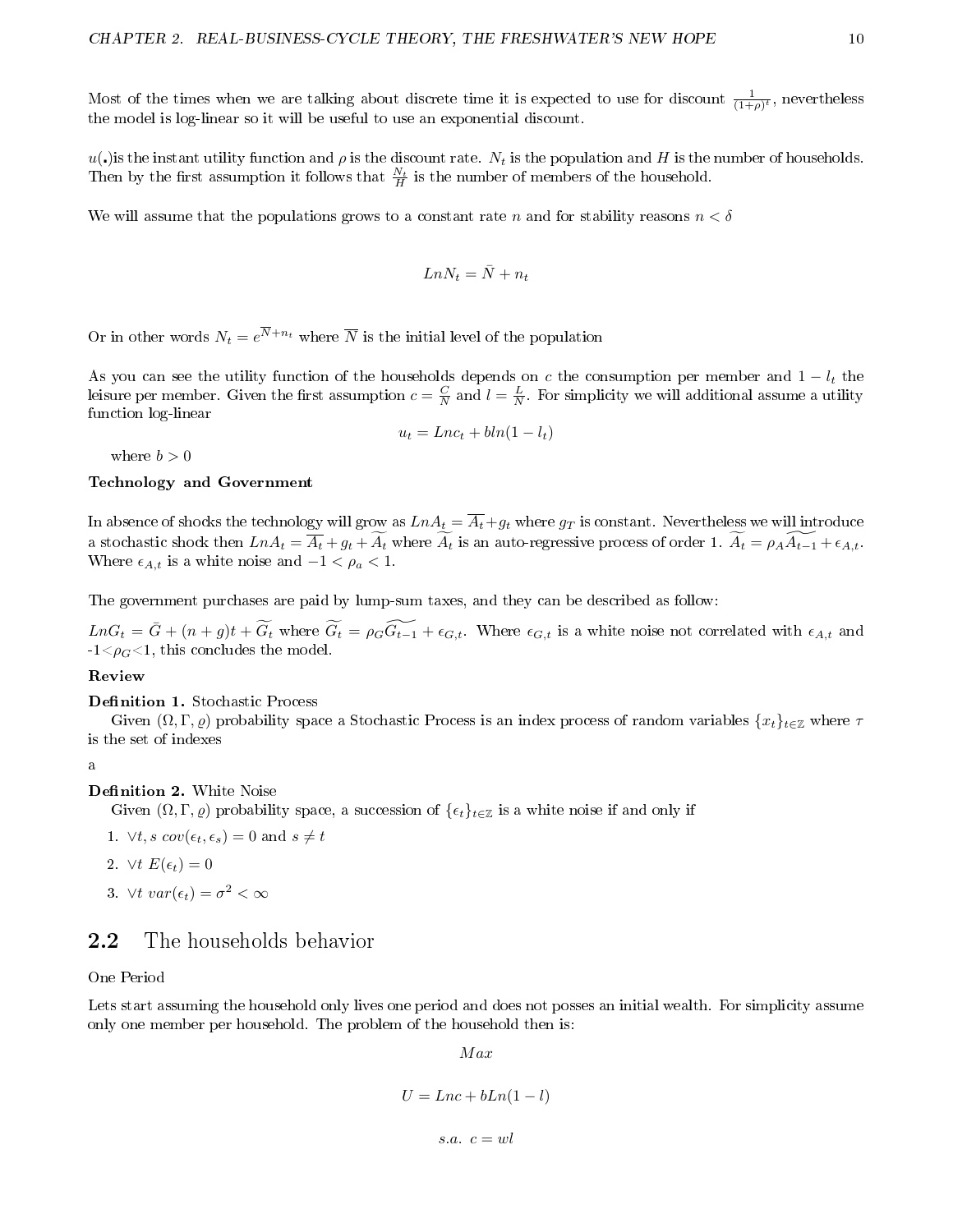Using Lagrange method  $\mathcal{L} = Lnc + bLn(1 - l) + \lambda(wl - c)$ 

F.O.C.

- $\frac{\partial \mathcal{L}}{\partial c} = \frac{1}{c} \lambda = 0$
- $\frac{\partial \mathcal{L}}{\partial l} = \lambda w \frac{b}{1-l} = 0$
- $\frac{\partial \mathcal{L}}{\partial \lambda} = (wl c) = 0$

The last condition implies that

 $c = w l$ 

then by the first we have that

$$
\lambda=\frac{1}{wl}
$$

and substituting in the second we have that

$$
\frac{1}{l} = \frac{b}{1-l}
$$

$$
\frac{1}{l} = b+1
$$

$$
l = \frac{1}{b+1}
$$

Observe two things, the first one is that when b is zero the individual decides to work all the time. Nevertheless by the form of the utility function this will be an explosive solution and the indirect utility will be −∞. b measures how much the individual values the leisure over work. The second thing is that in the labor supply and leisure demand the wage has no impact. The intuition behind this idea is that the income effect and the substitution effect are opposite and they cancel each other.

Two Periods No Uncertainty

Assume two periods and no uncertainty on the interest rate or the wage in the second period. The new restriction to the household is

$$
c_1 + \frac{1}{1+r}c_2 = w_1l_1 + \frac{1}{1+r}w_2l_2
$$

By the Lagrange method we have that

$$
\mathcal{L} = Lnc_1 + bLn(1 - l_1) + e^{-\rho}[Lnc_2 + bLn(1 - l_2)] + \lambda[w_1l_1 + \frac{1}{1+r}w_2l_2 - c_1 - \frac{1}{1+r}c_2]
$$

Taking the first order conditions of  $l's$ 

\n- $$
\frac{\partial \mathcal{L}}{\partial l_1} = \lambda w_1 - \frac{b}{1 - l_1} = 0
$$
\n- $\frac{\partial \mathcal{L}}{\partial l_2} = \frac{\lambda w_2}{1 + r} - e^{-\rho} \frac{b}{1 - l_2} = 0$
\n

We could derive the other first order conditions to obtain the demand functions, both to save some time just multiply the first one by  $\frac{1}{w_1}$  and the second one by  $\frac{1+r}{w_2}$ , we have then that  $\lambda = \frac{b}{1-l_1}$ 

# 2.3 Introduction to Dynamic Programming

Perhaps the easiest way to introduce Dynamic Programming is like Nancy Stokey and Robert Lucas do, giving a concrete example. So lets consider a simple growth model, here we are going to set aside the intuition because we are only interested in the technique and not in the results.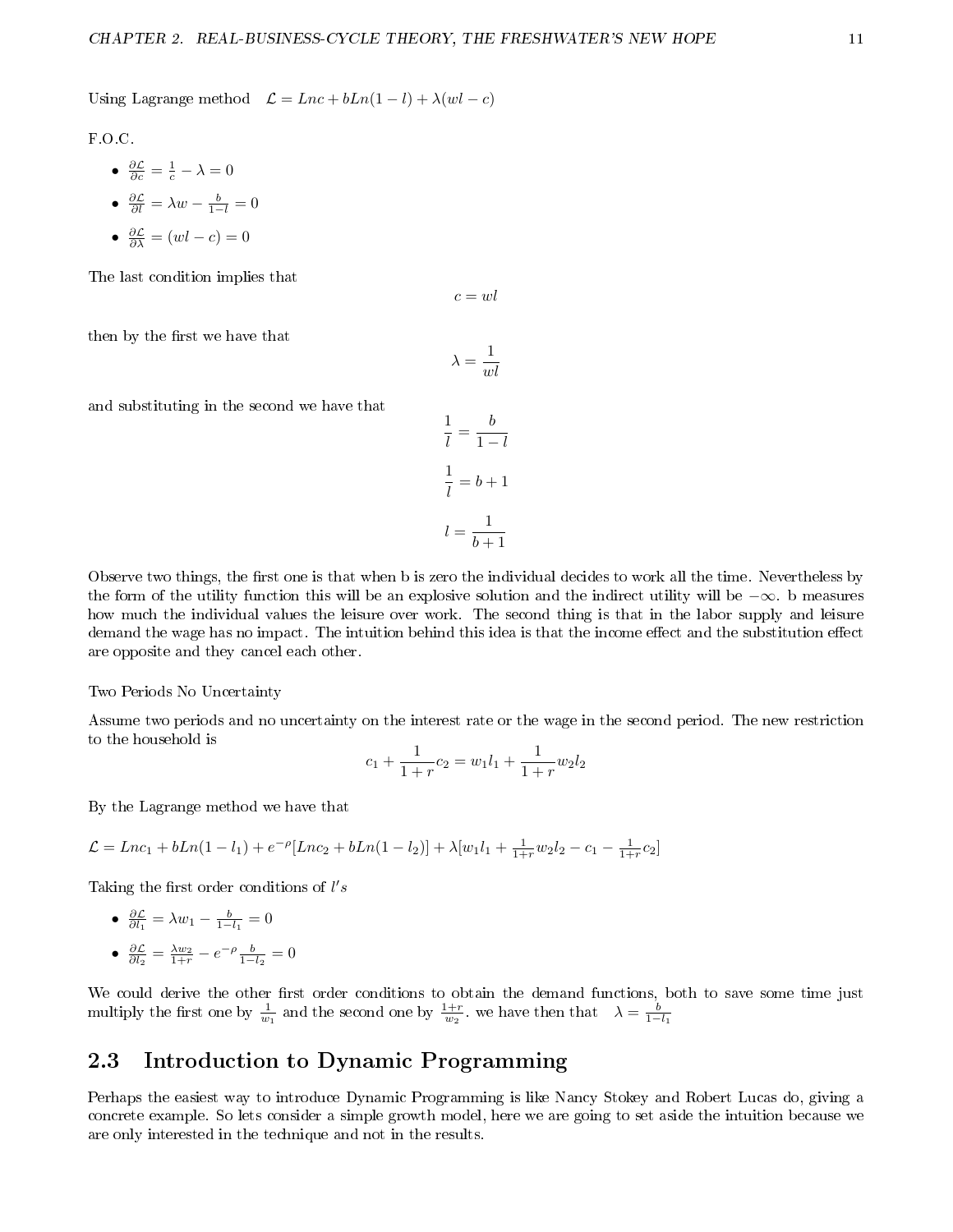#### The growth model, the deterministic scenario

#### Assumptions

A finite number of Identical Households that live forever

Each period only a good is produced  $y_t$  with two inputs capital  $k_t$  and labor  $l_t$ 

The production function is  $y_t = F(k_t, l_t)$  and is divided into consumption and savings

$$
c_t + i_t \leq y_t = F(k_t, l_t)
$$

 $F(k_t, l_t)$  is continuously differentiable, strictly increasing, strictly quasi concave and homogeneous of degree 1 with

- $F(0, l) = 0$
- $F_k(k, n) > 0$
- $F_n(k, n) > 0$
- For all  $k, n > 0$ 
	- $\lim_{k\to\infty}F_k(k,1)=0$  and  $\lim_{k\to 0}F_k(k,1)=\infty$

The only decision the household has to make is how much to consume and save. The capital depreciates to a constant rate of  $-1 < \delta < 1$ 

$$
k_{t+1} = (1 - \delta)k_t + i_t
$$

Finally the preferences over consumption have the form of

$$
\sum_{t=0}^{\infty}\!\beta^t U(c_t)\ \ 0<\beta<1
$$

Assume also that the population is constant over time and normalize the labor force to 1. The labor supply must satisfy  $0\leq l\leq 1$ all $t$ 

Rewriting (for reducing the number of variables) the first restriction as

$$
c_t + k_{t+1} - (1 - \delta)k_t \leq F(k_t, l_t)
$$
 all t (1)

The households have identical preferences over time and they have an additive form

$$
u(c_0, c_1, \ldots) = \sum_{t=0}^{\infty} \beta^t U(c_t) \quad (2)
$$

The utility of the period  $t U : \mathbb{R}_+ \to \mathbb{R}$  is bounded, continuously differentiable, strictly increasing and strictly concave.  $Lim_{c\rightarrow 0}U'(c)=\infty$ . Households do not value leisure.

#### 2.3.1 The Problem in Sequence Form

Consider the problem of the social planer which objective is to maximize (2), this is achieved by choosing sequences  $\{(c_t, k_t, l_t)\}_{t=0}^{\infty}$  constrained by feasible restrictions given  $k_0 > 0$ 

Observe that in the optimum the product will not be wasted. This means that 1 can be written with equality. We can simplify  $c_t$  by substituting the former idea on the utility function. Given the fact that leisure is not valued and that  $F_l(k_t, l_t) > 0$  is obvious that  $l = 1$ . Then we can say that  $k_t$  and  $y_t$  are the production and capital per worker, but also the total production and the total capital. It is convenient to define

$$
f(k) = F(k, 1) + (1 - \delta)k \quad (3)
$$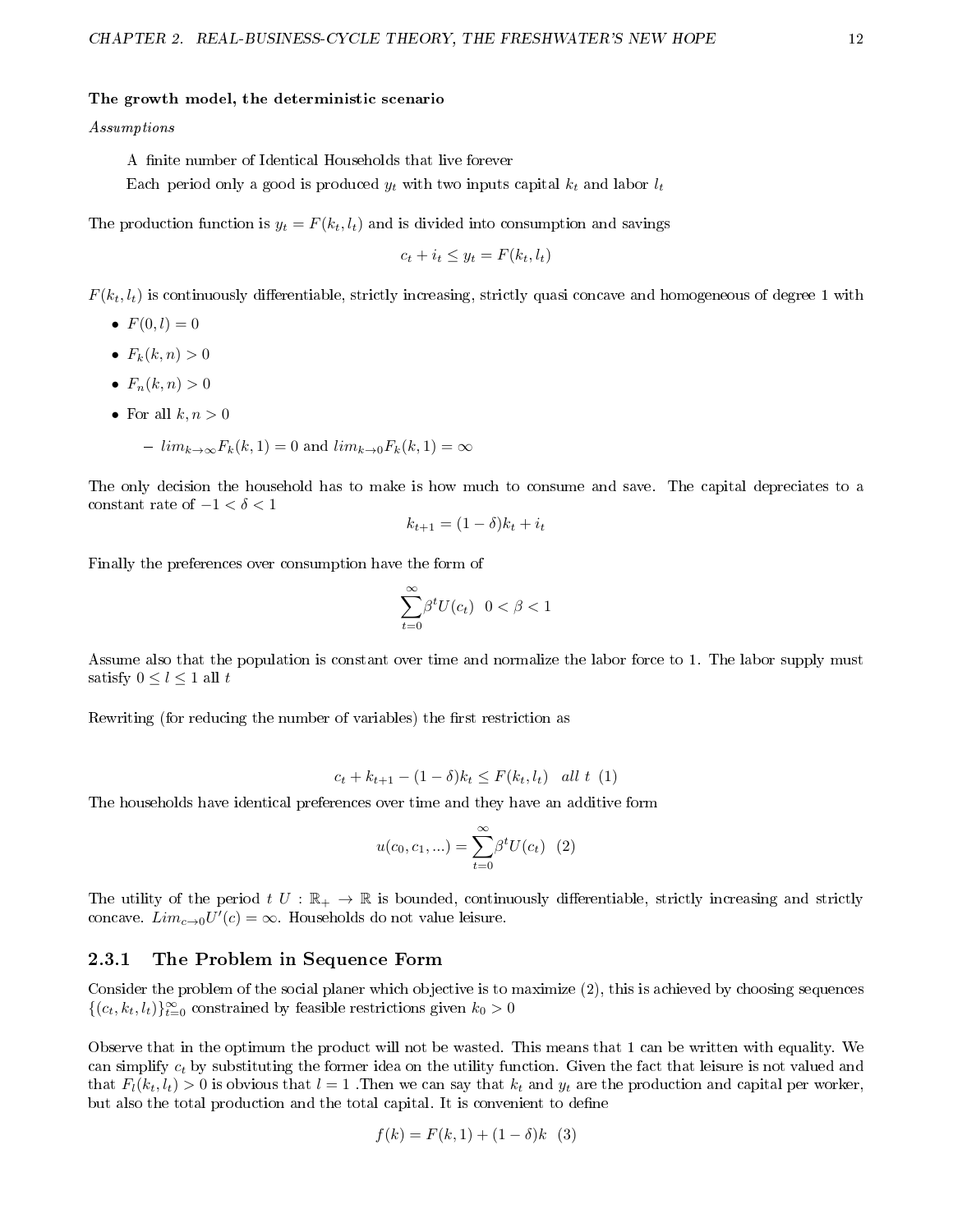As the total supply of goods in the economy, including the not depreciated capital in the current period

The social planner problem is then

$$
\{ (k_{t+1}) \}_{t=0}^{\infty} \sum_{t=0}^{\infty} \beta^t U(f(k_t) - k_{t+1})
$$
  
s.t.  $0 \le k_{t+1} \le f(k_t) \ t = 0, 1, ...$   
 $k_0 > 0$ 

It will be useful to start this example with the finite horizon case

$$
\{ (k_{t+1}) \}_{t=0}^{Max} \sum_{t=0}^{T} \beta^t U(f(k_t) - k_{t+1})
$$
  
s.t.  $0 \le k_{t+1} \le f(k_t) \ t = 0, 1, ...T \tag{4}$   
 $k_0 > 0$ 

The sequences  $\{(k_{t+1})\}_{t=0}^T$  are a close set, bounded and a convex set of  $\mathbb{R}^{T+1}$ . Additionally note that the objective function is continuous and strictly concave. By the Kuhn-Tucker uniqueness conditions the former idea implies that the problem has an unique solution. To obtain the conditions observe that  $f(0) = 0$  and that  $U'(0) = \infty$ , then the (4) set of restrictions do not bind except for  $k_{T+1}$ . It must be true that  $k_{T+1} = 0$ 

Then the solutions must satisfy

$$
\beta f'(k_t)U[f(k_t) - k_{t+1}] = U'[f(k_{t-1}) - k_t] \quad (5)
$$

$$
k_{T+1} = 0 \quad (6)
$$

 $k_0 > 0$  given

**Example 3.** Let  $f(k) = k^{\alpha}, 0 < \alpha < 1$  and  $U(c) = ln(c)$ . Write down equation 5, then apply a change of varibale  $z_t = \frac{k_t}{k_{t-1}^{\alpha}}$  to turn the result in a difference equation of order 1 in  $z_t$ 

We know that  $U(c_t) = ln(c_t)$ , then  $U'(c_t) = \frac{1}{c_t}$ . Substituting what we know about consumption  $U'(f(k_t) - k_{t+1}) =$  $\frac{1}{k_t^{\alpha}-k_{t+1}}$ . Then it must be true that equation five is

$$
\beta \alpha k_t^{\alpha - 1} \frac{1}{k_t^{\alpha} - k_{t+1}} = \frac{1}{k_{t-1}^{\alpha} - k_T}
$$

Rearranging the terms we have  $k_t^{\alpha} - k_{t+1} = \alpha \beta (k_{t-1}^{\alpha} - k_t) k_t^{\alpha-1}$ , then divide everything by  $k_t^{\alpha}$ 

$$
1 - \frac{k_{t+1}}{k_t} = \alpha \beta (k_{t-1}^{\alpha} - k_t) k_t^{-1}
$$

or

$$
1 - z_{t+1} = \alpha \beta \left(\frac{1}{z_t} - 1\right)
$$

Finally

$$
z_{t+1} = 1 - \alpha \beta \left(\frac{1}{z_t} - 1\right)
$$

Example 4. Imagine that  $z_t$  has reached the stable state (this is only true in the long long run), find the stable(s) state(s)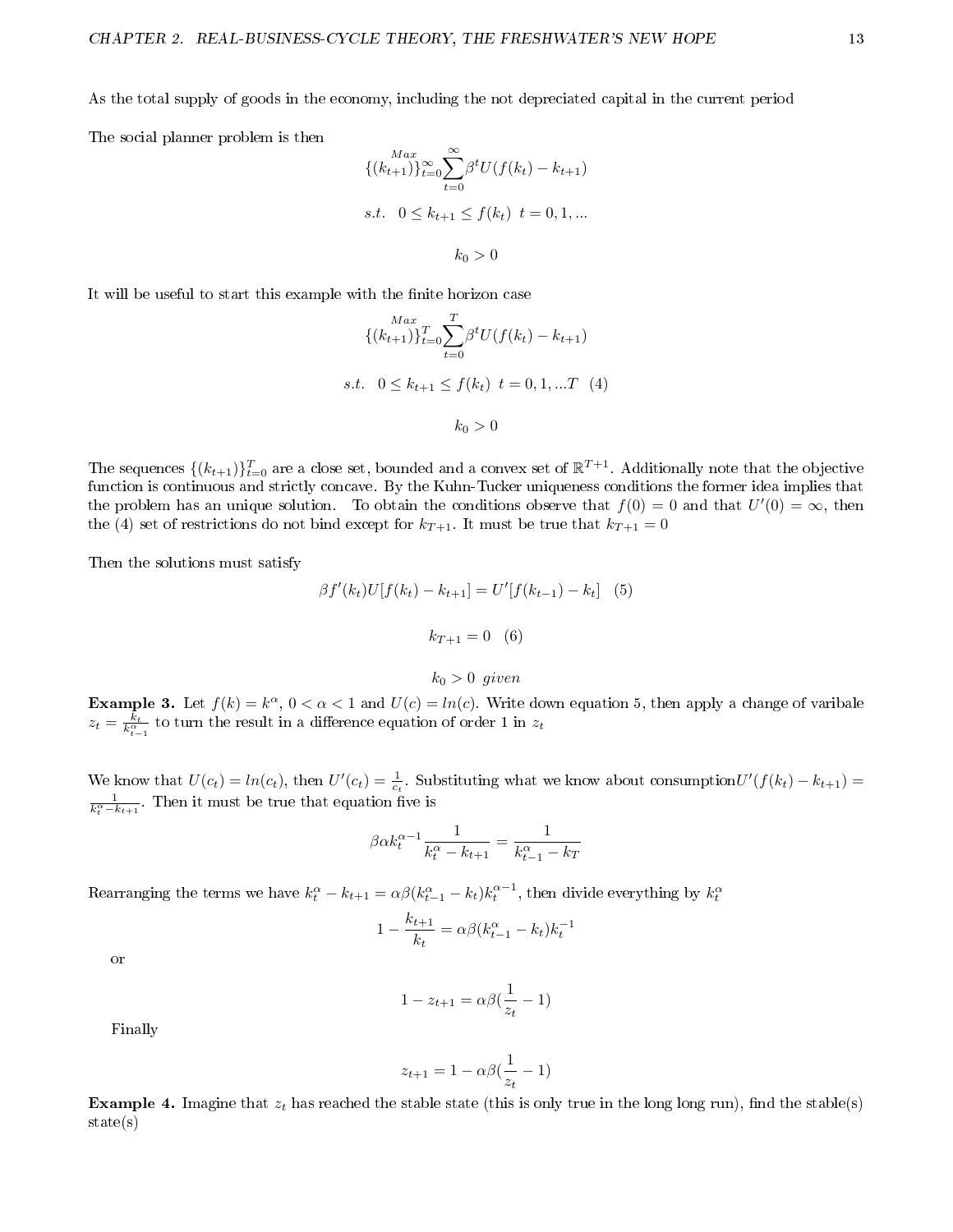It must be true that  $z_t = z_{t+1} = z$  in the steady state, so from the last equation we have that

$$
z = 1 + \alpha \beta - \frac{\alpha \beta}{z}
$$

Then solving for z

$$
z^2 - (1 + \alpha \beta)z + \alpha \beta = 0
$$

By the general formula we have that  $z_1 = 1$  and  $z_2 = \alpha \beta$ 

**Example 5.** There must be only one solution to the problem, in fact the condition (6) implies that  $k_{T+1} = 0$  which means  $z_{T+1} = \frac{0}{k_t^{\alpha}} = 0$ . Find the solution to the difference equation recursively from  $z_{T+1} = 0$ ,

We know that  $z_{t+1} = 1 - \alpha \beta(\frac{1}{z_t} - 1)$ , solving for  $z_t$ 

$$
\frac{z_{t+1} - 1}{\alpha \beta} = 1 - \frac{1}{z_t}
$$

$$
z_t = \frac{\alpha \beta}{\alpha \beta - z_{t+1} + 1}
$$

Given the fact that  $z_{T+1} = 0$  in time T, then

$$
z_T = \frac{\alpha \beta}{\alpha \beta + 1}
$$

Now if we take the problem to the time  $T-1$ .

$$
z_{T-1} = \frac{\alpha \beta}{(\alpha \beta - z_t + 1)} = \frac{\alpha \beta}{(\alpha \beta - \frac{\alpha \beta}{\alpha \beta + 1} + 1)} = \frac{\alpha \beta (\alpha \beta + 1)}{\alpha \beta^2 + \alpha \beta - \alpha \beta + \alpha \beta + 1}
$$

$$
z_{T-1} = \frac{\alpha \beta (\alpha \beta + 1)}{(\alpha \beta)^2 + \alpha \beta + 1}
$$

Now lets find  $T-2$ 

$$
z_{T-2} = \frac{\alpha\beta}{(\alpha\beta - z_{t-1} + 1)} = \frac{\alpha\beta}{(\alpha\beta - \frac{\alpha\beta(\alpha\beta + 1)}{(\alpha\beta)^2 + \alpha\beta + 1} + 1)} = \frac{\alpha\beta((\alpha\beta)^2 + \alpha\beta + 1)}{((\alpha\beta)^3 + (\alpha\beta)^2 + \alpha\beta + 1)}
$$

In general for time  $T - i$ 

$$
Z_{T-i} = \frac{\alpha\beta(1+\alpha\beta+\ldots+(\alpha\beta)^i)}{(1+\alpha\beta+\ldots+(\alpha\beta)^i+(\alpha\beta)^{i+1})}
$$

And if we say that  $i = T - t$ 

$$
z_{T-T+t} = z_t = \frac{\alpha \beta (1 + \alpha \beta + \dots + (\alpha \beta)^{T-t})}{(1 + \alpha \beta + \dots + (\alpha \beta)^i + (\alpha \beta)^{T-t+1})}
$$

To simplify this expression lets say  $S \equiv (1+\alpha\beta+\ldots+(\alpha\beta)^{T-t})$  then it must be that  $\alpha\beta S = (\alpha\beta+\ldots+(\alpha\beta)^{T-t+1})$ .  $S - \alpha \beta S = (1 - (\alpha \beta)^{T-t+1})$ 

$$
S = \frac{(1 - (\alpha \beta)^{T - t + 1})}{1 - \alpha \beta}
$$

Then

$$
z_t = \frac{\alpha \beta \left(\frac{(1 - (\alpha \beta)^{T - t + 1})}{1 - \alpha \beta}\right)}{\frac{(1 - (\alpha \beta)^{T - t + 2})}{1 - \alpha \beta}} = \frac{\alpha \beta (1 - (\alpha \beta)^{T - t + 1})}{(1 - \alpha \beta^{T - t + 2})}
$$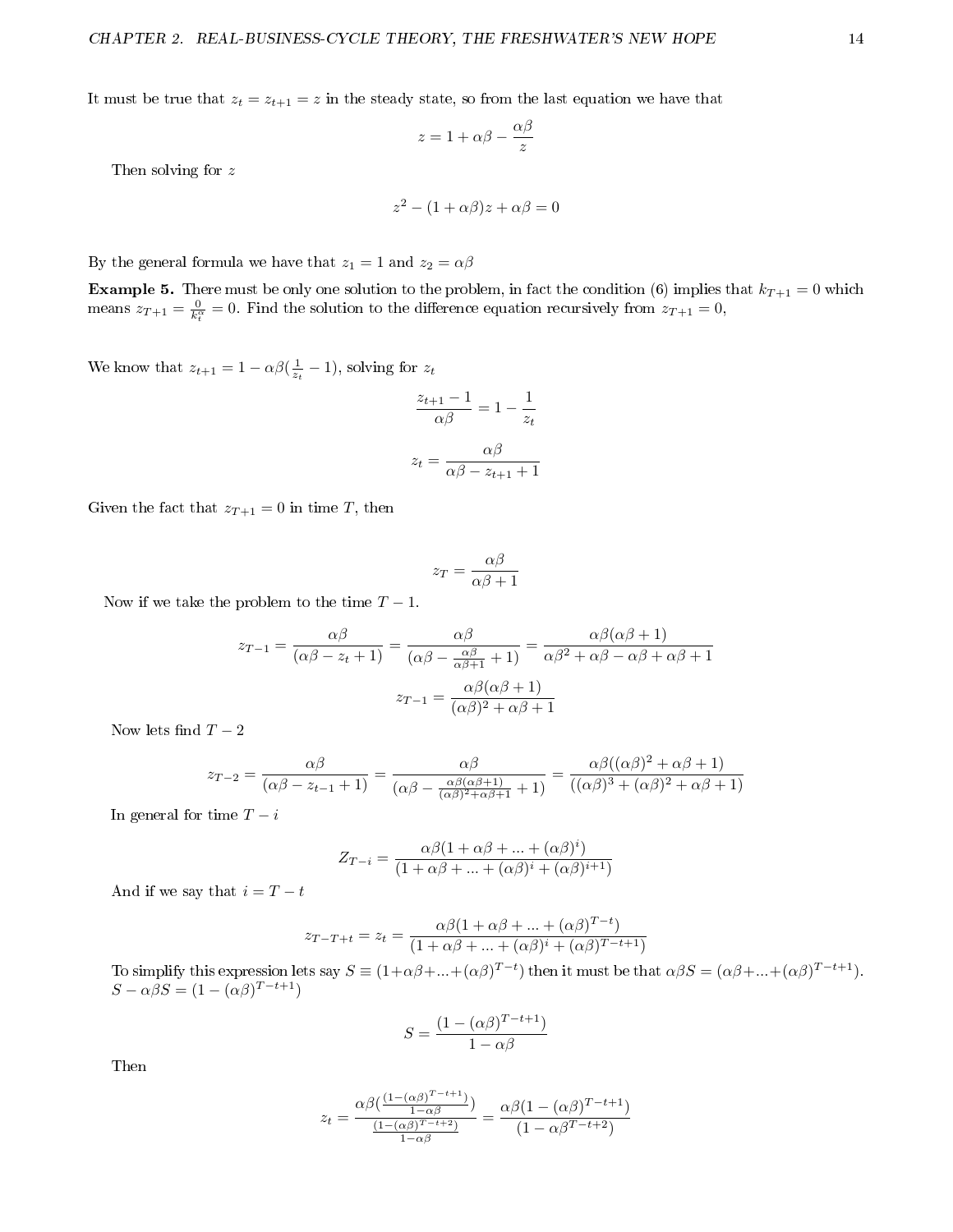And this is the solution to the problem with  $z_t$ , nevertheless we are interested in  $k_{t+1}$ . To go back to  $k_{t+1}$ , we use the fact that  $z_t = \frac{k_t}{(k_{t-1})^{\alpha}}$  Then

$$
\frac{k_t}{k_{t-1}^{\alpha}} = \frac{\alpha \beta (1 - (\alpha \beta)^{T-t+1})}{(1 - \alpha \beta^{T-t+2})}
$$

or  $k_t = \frac{\alpha \beta (1 - (\alpha \beta)^{T-t+1})}{(1 - \alpha \beta^{T-t+2})}$  $\frac{\beta(1-(\alpha\beta)^{1-t+1})}{(1-\alpha\beta^{T-t+2})}(k_{t-1})^{\alpha}$ , or in  $t+1$ 

$$
k_{t+1} = \frac{\alpha \beta (1 - (\alpha \beta)^{T-t})}{(1 - \alpha \beta^{T-t+1})} k_t^{\alpha} \ t = 0, 1, ...T
$$

The former equation express the dynamic of the capital with reference to the capital of the last period. As you can see future capital is  $k^{\alpha}$  times a constant. However this is only for the finite horizon time. In this class we are interested in the infinite horizon scenario. One can simply guess that the solution to the infinite horizon time is to take the limit when T goes to $\infty$ .  $\lim_{T \to \infty} k_{t+1} = \frac{\alpha \beta (1-0)}{(1-0)} k_t^{\alpha} = \alpha \beta k_t^{\alpha}$ 

$$
k_{t+1} = \alpha \beta k_t^{\alpha} \quad (8)
$$

However is this true?, the answer to this example is yes. Nevertheless we can't assure that for the general case. To proof that the solution to the problem on the infinite horizon is the limit of the finite case a previous course on real analysis and measure theory is required. It is far away from the intentions of this introduction. Then the question is how to solve problems with infinite horizon of time?. The answer was given by Richard Bellman, and in the next part we are going to try to think how Bellman solved the problem

#### 2.3.2 The Bellman Equation

Given what we had learned from (8), we can think that the problem must have a solution  $k_{t+1} = g(k_t)$  for  $t = 0, 1, ...$ where  $g(.)$  is a function of fixed savings. However how does  $g(k_t)$  look like?, in fact we have no idea. This motivated Bellman to look for a different approach to the problem. We know that in order to solve the problem of sequences the social planner must satisfy equation (5) and (6), well forget that!. Even that we begin the analysis by choosing sequences of  $\{(c_t, k_{t+1})\}_{t=0}^{\infty}$ , the social planner can choose only the consumption today and the capital of tomorrow, the rest of the sequences can wait. This means that the social planer must maximize  $c_o$  and  $k_1$  over the set of available goods in the economy.

Bellman started thinking that we already know the solution for the problem surrounding equation (3) and (4) for every value of  $k_0$ . Let  $V : \mathbb{R} \to \mathbb{R}_+$  a function.  $V(k_0)$  is the maximum value of (3) for every value of  $k_0 \geq 0$ . V is known as value function, because it gives the value of the utility maximized (think of  $V$  as the indirect utility function of microeconomic theory). So  $V(k_1)$  is the maximum value of the utility in period 1.  $\beta V(k_1)$  is the maximum value of the utility function of period one but seen from period 0, this means the present value of  $V(k_1)$ .

It must be true that the problem of the social planer is

$$
max_{c_0,k_1}[U(c_0) + \beta V(k_1)] \quad (10)
$$

s.t.

$$
c_0 + k_1 \le f(k_0)
$$

$$
c_0, k_1 \ge 0 \ \ k_0 > 0 \ \ given
$$

If V is known then we could define  $g : \mathbb{R}_+ \to \mathbb{R}_+$  as follows: for every  $k_0 \geq 0$  let  $k_1 = g(k_0)$  and  $c_0 = f(k_0) - g(k_0)$ the values that are on the maximum of (10). Then  $g(.)$  completely describes the dynamic of the capital from an initial stock  $k_0$ .  $g(.)$  is known as the optimal policy function.

Then if solving (10) gives the solution to the social planer,  $V(k_0)$  must be the maximized objective function. Then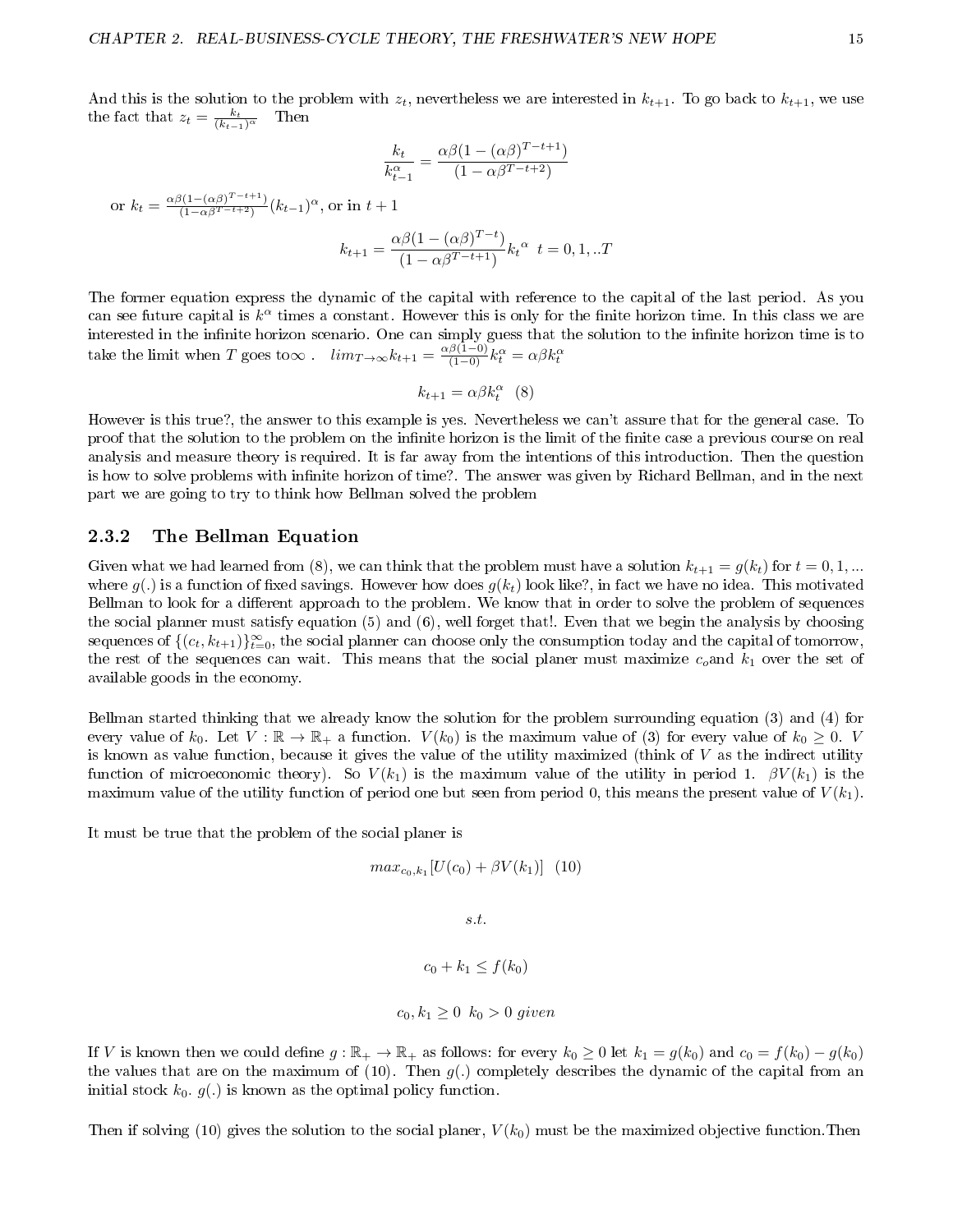$$
V(k_0) = max_{0 \le k_1 \le f(k_0)} \{ U[f(k_0) - k_1] + \beta V(k_1) \}
$$

Note that the time indexes do not mater in this approach, then

$$
V(k) = max_{0 \le g(k) \le f(k)} \{ U[f(k) - g(k)] + \beta V[g(k)] \}
$$

The former equation is known as the Bellman Equation or Functional Equation. The study of optimization problems through functional equations is known as Dynamic Programming. If we assume that V is differentiable and  $g(k)$  is interior the first order conditions  $(11)$  and envelope conditions  $(12)$  are:

$$
U'[f(k) - g(k)] = \beta V'[g(k)] \quad (11)
$$
  

$$
V'(k) = f'(k)U'[f(k) - g(k)] \quad (12)
$$

**Example 6.** We conjectured that the path for capital given by (8) was optimal for the infinite horizon planning problem, for the functional forms of example 3. Use this conjecture to calculate  $V$  by evaluating (2) along the consumption path associated with the capital given by (8).

First lets find equation V, we know that  $V(k_0)$  is the maximized value of (2), this means equation (2) valued on c optimum or in  $f(k) - g(k)$  optimum. We know from (8) that  $g(k) = \alpha \beta k^{\alpha}$ 

$$
V(k_0) = \sum_{t=0}^{\infty} \beta^t log(k_t^{\alpha} - \alpha \beta k_t^{\alpha})
$$

This equation can be rewritten as

$$
V(k_0) = \sum_{t=0}^{\infty} \beta^t log(k_t^{\alpha}(1-\alpha\beta)) = \sum_{t=0}^{\infty} [\beta^t log(k_t^{\alpha}) + \beta^t log((1-\alpha\beta))]
$$

Or

$$
V(k_0) = \sum_{t=0}^{\infty} [\beta^t \alpha \log(k_t)] + \frac{\log((1 - \alpha \beta))}{1 - \beta}
$$

Next lets look  $log(k_t)$ .

First of all we need the optimum value for  $k_t$ , for that we use the fact that  $k_{t+1} = \alpha \beta k_t^{\alpha}$  To solve the difference equation we iterate given the fact that  $k_0$  if given

In  $t=1$  we have that

$$
k_1=\alpha\beta k_0^\alpha
$$

In  $t=2$  $k_2 = \alpha \beta k_1^{\alpha} = \alpha \beta (\alpha \beta k_0^{\alpha})^{\alpha} = (\alpha \beta)^{\alpha+1} k_0^{\alpha^2}$ Then in t=3

$$
k_3 = \alpha \beta k_2^{\alpha} = \alpha \beta [(\alpha \beta)^{\alpha+1} k_0^{\alpha^2}]^{\alpha} = (\alpha \beta)^{1+\alpha+\alpha^2} k_0^{\alpha^3}
$$

It must be then that the solution is

$$
k_t = (\alpha\beta)^{\sum\limits_{i=0}^{t-1}\alpha_i}k_0^{\alpha^t}
$$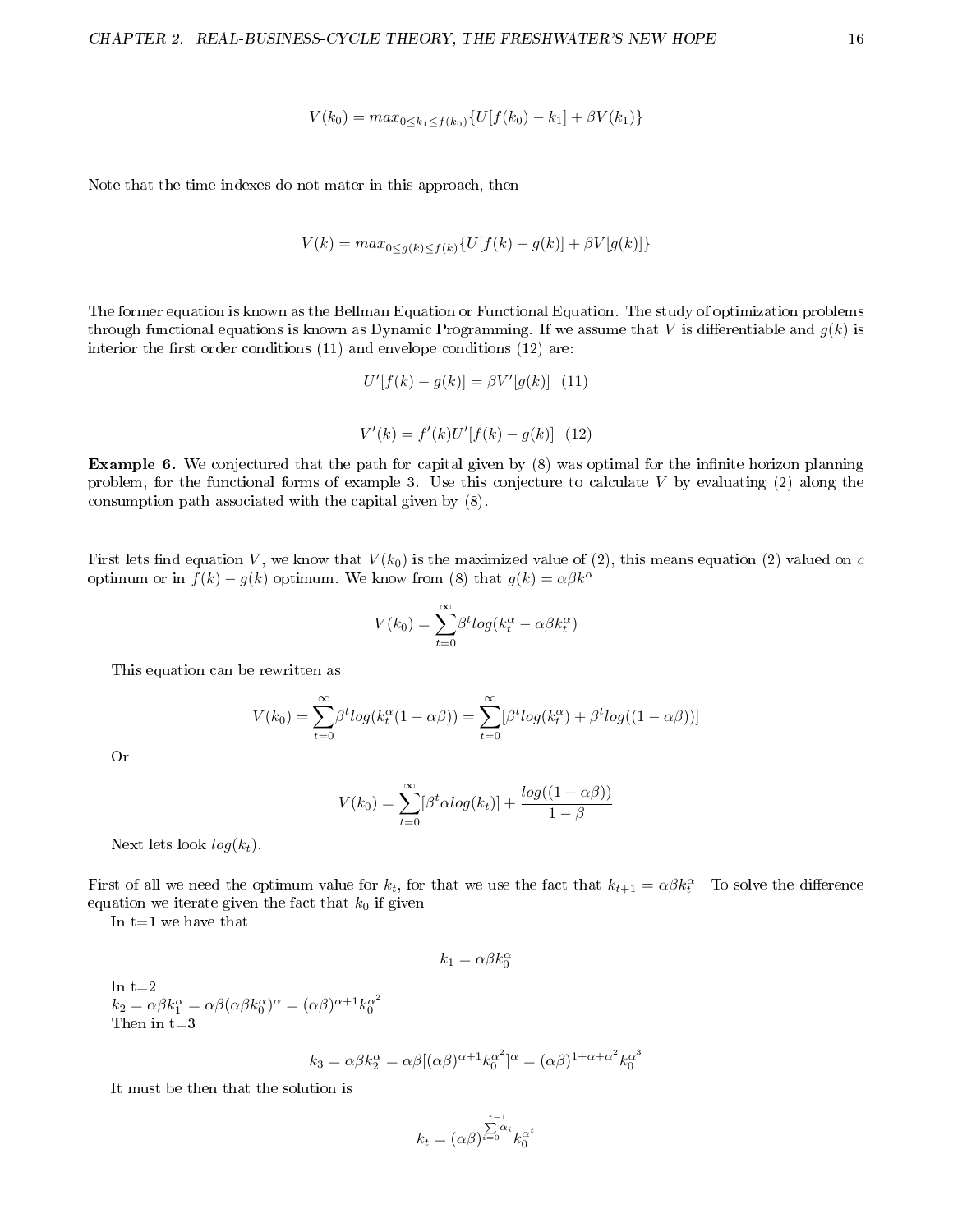Taking the logarithm

$$
log(k_t) = \sum_{i=0}^{t-1} \alpha_i log(\alpha \beta) + \alpha^t log(k_0)
$$

$$
\sum_{t=0}^{\infty} \beta^t log(k_t) = \sum_{t=0}^{\infty} \beta^t \left\{ \sum_{i=0}^{t-1} \alpha_i log(\alpha \beta) + \alpha^t log(k_0) \right\}
$$

$$
\sum_{t=0}^{\infty} \beta^t log(k_t) = log(\alpha \beta) \sum_{t=0}^{\infty} \beta^t \sum_{i=0}^{t-1} \alpha_i + \frac{log(k_0)}{1 - \alpha \beta}
$$

$$
\sum_{t=0}^{\infty} \beta^t log(k_t) = log(\alpha \beta) \sum_{t=0}^{\infty} \beta^t \left( \frac{1 - \alpha^t}{1 - \alpha} \right) + \frac{log(k_0)}{1 - \alpha \beta} = log(\alpha \beta) \left[ \sum_{t=0}^{\infty} \frac{\beta^t}{1 - \alpha} - \sum_{t=0}^{\infty} \frac{\beta^t \alpha^t}{1 - \alpha} \right] + \frac{log(k_0)}{1 - \alpha \beta}
$$

$$
\sum_{t=0}^{\infty} \beta^t log(k_t) = log(\alpha \beta) \left[ \frac{\beta}{(1 - \alpha \beta)(1 - \beta)} \right] + \frac{log(k_0)}{1 - \alpha \beta}
$$

$$
\sum_{t=0}^{\infty} \beta^t log(k_t) = log(\alpha \beta) \left[ \frac{\beta}{(1 - \alpha \beta)(1 - \beta)} \right] + \frac{log(k_0)}{1 - \alpha \beta}
$$

**Example 7.** Substituting what we found on  $V$ 

$$
V(k_0) = log(\alpha \beta) \left[ \frac{\alpha \beta}{(1 - \alpha \beta)(1 - \beta)} \right] + \alpha \frac{log(k_0)}{1 - \alpha \beta} + \frac{log((1 - \alpha \beta))}{1 - \beta}
$$

The former equation is the answer, but note the following: The solution can be reedited as

$$
V(k_0) = A + B \log(k_0)
$$

Where

$$
A = \frac{\log(1 - \alpha \beta)}{(1 - \beta)} + \frac{\alpha \beta \log(\alpha \beta)}{(1 - \beta)(1 - \alpha \beta)}
$$

$$
B = \frac{\alpha}{1 - \alpha \beta}
$$

In fact this motivates one of the standard procedures to find the solution to the Bellman Equation, guessing some functional form alike the utility form. As in differential equations a lineal solution must be used at first attempt, nevertheless this may fail. Then a quadratic can form can be tested and so on. In the final part of the introduction to Dynamic Programming we are going to review 3 methods that are available to solve the Bellman Equation.

#### 2.3.3 Stochastic Dynamic Programming

There can be many assumptions that can be made about the nature of the stochastic behavior of the model. In this section we only are going to examine one case. The technology shocks affect the model.

$$
y_t = z_t f(k_t)
$$

Where  $\{z_t\}$  is a sequence of random variables i.i.d. (a stochastic Process) and  $f(.)$  is defined as in the previous subsection.

Then the feasible constrain is

 $k_{t+1} + c_t \leq z_t f(k_t)$  (1A)  $c_t, k_{t+1} \geq 0$  all t all  $z_t$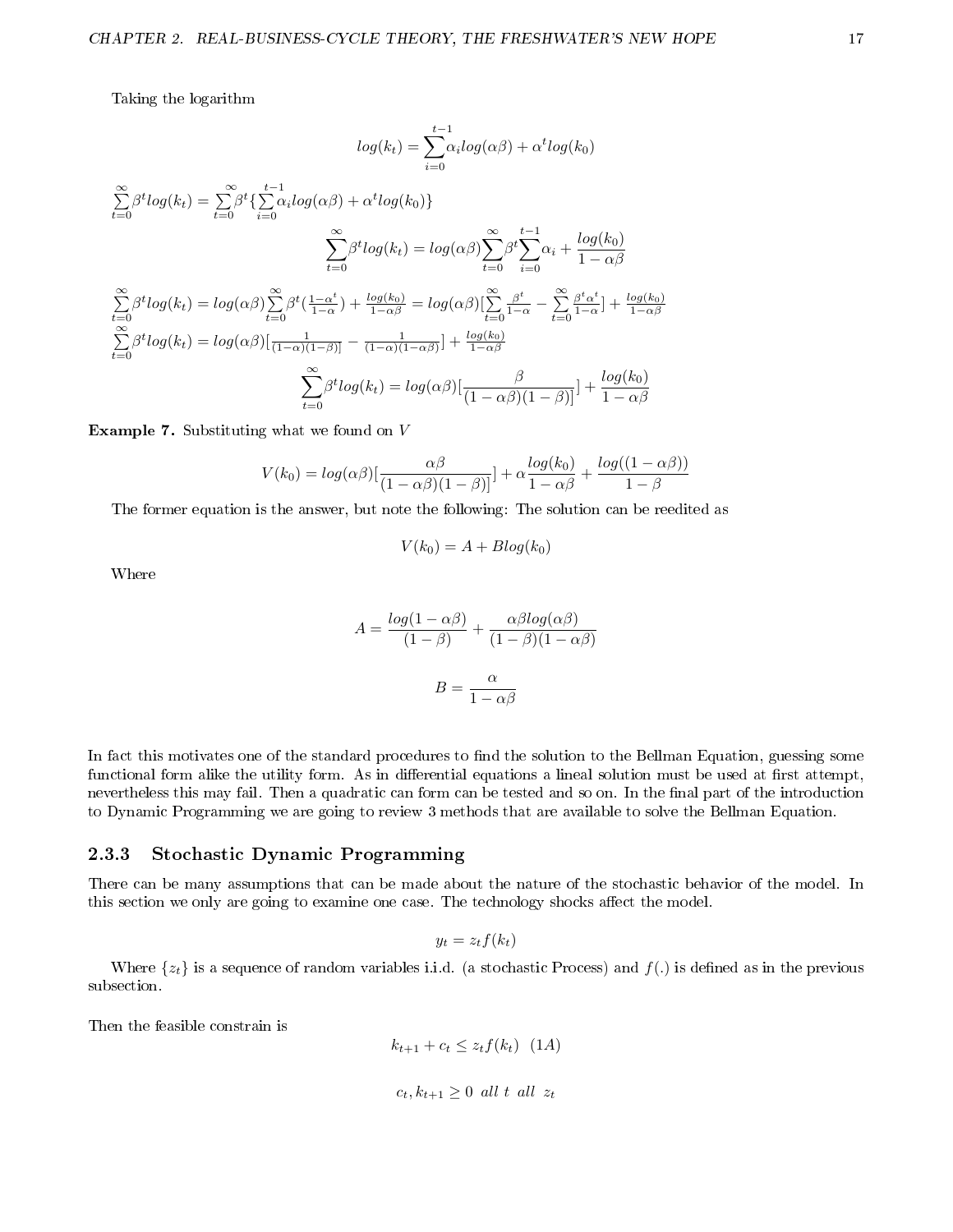The key assumption of this theory is that the economy orders stochastic sequences of consumption according to expected utility

$$
E[u(c_0, c_1,...)] = E[\sum_{t=0}^{\infty} \beta^t U(c_t)] \ (2A)
$$

Where E[.] is the expected value of the distribution of probability of  ${c_t}_{t=0}^{\infty}$ 

The Social planner then faces

# $Max E[\sum_{n=1}^{\infty}]$  $t=0$  $\beta^t U(c_t)]$ s.t.

# $k_{t+1} + c_t \leq z_t f(k_t)$

$$
c_t, k_{t+1} \ge 0 \text{ all } t \text{ all } z_t
$$

Before go further lets explain the order of events:

At the begin of period t the actual value of  $z_t$  is observed. Then  $(k_t, z_t)$  is the state of the economy. The pair  $(k_t, z_t)$  and the total of output  $z_t f(k_t)$  is known and the planner chooses the consumption  $c_t$  and at the end of the period  $k_{t+1}$  is accumulated.

As before we can think that the planner chooses besides  $(c_0, k_1)$  an infinite number of sequences,  $\{(c_t, k_{t+1})\}_{t=1}^{\infty}$ , nevertheless in the stochastic case these are not sequences of numbers but contingency plans. In particular think  $c_t$  and  $k_{t+1}$  to be contingent to the realization of  $z_1, z_2, ... z_t$ 

Technically the social planner chooses sequences of functions, where the  $t_{th}$  function in the sequence has as argument the history of  $(z_1, z_2, ... z_t)$  shocks that happened in the time between the plan occurs and is realized.

Then the feasible set of the planner is the set of pairs  $(c_0, k_1)$  and the sequences of functions  $\{[c_t(.), k_{t+1}(.)]\}_{t=1}^{\infty}$ , that satisfy (1A) every period and every realizations of the shocks.

Now the problem in sequences is complex, however we can change the problem into a problem of dynamic programming. Let  $V(k, z)$  be the maximized value of  $(2A)$ , with initial values of  $(k, z)$ . The election of  $(c, g(k))$  consumption and end of the period capital gives the current utility  $U(c)$  and impacts the system in the next period.

The next period the maximum value of utility is  $V(g(k), z')$ , where  $z'$  is decided by nature. Nevertheless today we do not know that value. Today we have  $\beta E[V(g(k), z')]$ . According to this the Bellman equation must be

$$
V(k, z) = max_{0 \le g(k) \le f(k)} \{ U[zf(k) - g(k, z)] + \beta E[V(g(k, z')] \}
$$

The result of this problem leads to  $q(k, z)$  as a function of the state  $(k, z)$  a very similar to the deterministic case.

In fact to characterize the optimum we use the first order condition

$$
U'[zf(k) - g(k, z)] = \beta E\{V[g(k, z), z']\}
$$

Then the optimum policy function has state variables  $k$  and  $z$ . Implying that the capital is given by the following stochastic difference equation  $k_{t+1} = g(k_t, z_t)$  where the  $\{z_t\}$  are i.i.d.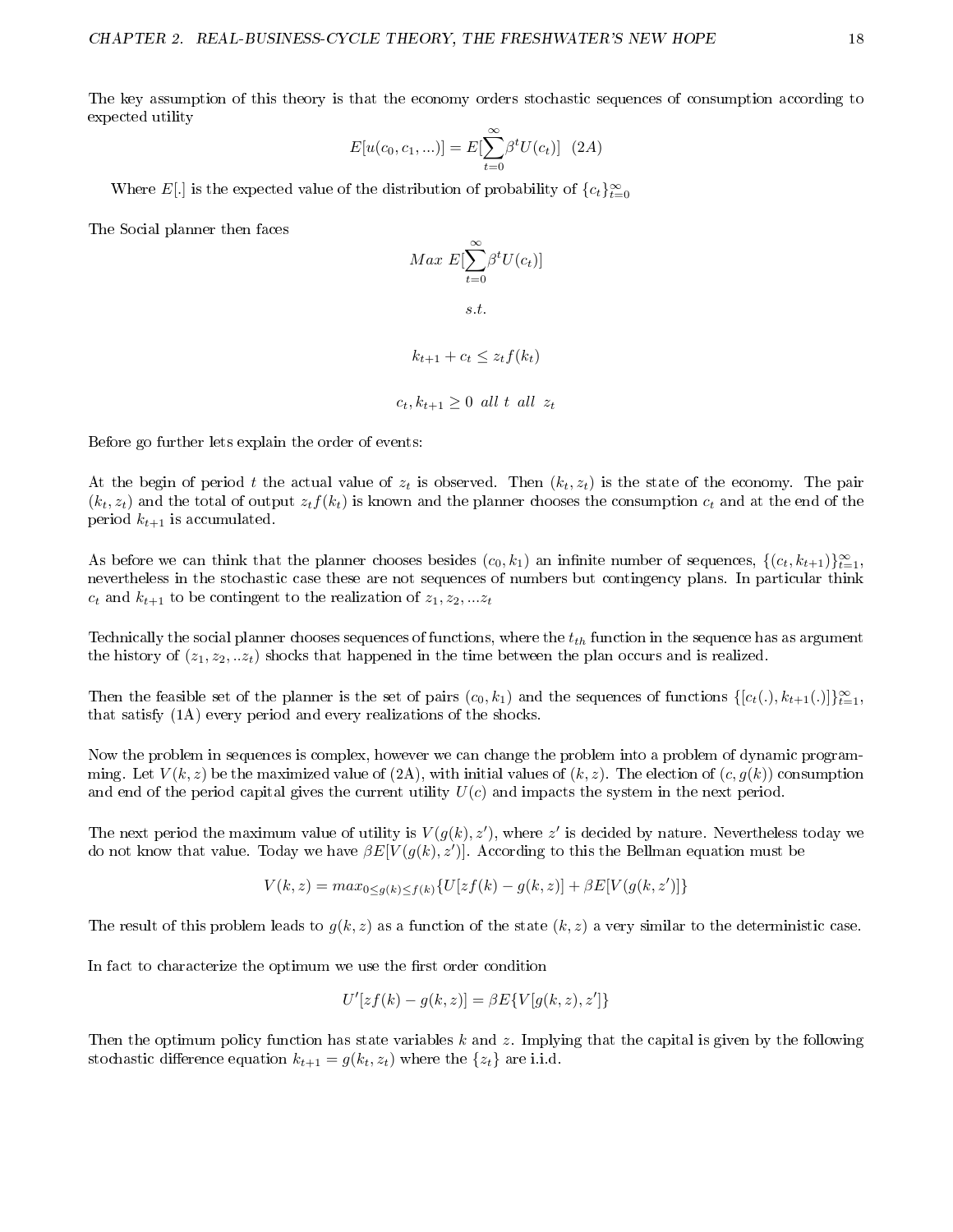## 2.3.4 Methods for Dynamic Programming

#### There are three ways to solve a Bellman Equation:

- Guessing a functional form
- Analytical iteration
- Numerical iteration

Without a doubt the easiest way is to test a solution to the problem. Nevertheless how to guess is complicated, but to the problems relevant to the course a functional form close to the objective function will be a good start.

**Example 8.** Test  $V(k_0) = A + B \log(k_0)$  to the problem presented in example 3

We know that the problem can be written as

$$
V(k_0) = \{log[k_0^{\alpha} - k_1] + \beta(A + Blog(k_1)]\}
$$

And we know that the First order conditions lead to

$$
\frac{1}{\kappa_0^{\alpha} - k_1} = \beta B \frac{1}{k_1}
$$

Solving for  $k_1$ 

$$
k_0^{\alpha} = \frac{k_1}{\beta B} + k_1
$$

 $\frac{\beta B k_0^{\alpha}}{1 + \beta B} = k_1$ 

Imputing the value of  $k_1$  on the Bellman Equation

$$
V(k_0) = \{log[k_0^{\alpha} - \frac{\beta B k_0^{\alpha}}{1 + \beta B}] + \beta [A + B log(\frac{\beta B k_0^{\alpha}}{1 + \beta B})]\}
$$

Rearranging

$$
V(k_0) = \{log[\frac{k_0^{\alpha}(1+\beta B)}{1+\beta B} - \frac{\beta B k_0^{\alpha}}{1+\beta B}] + \beta[A + Blog(\frac{\beta B k_0^{\alpha}}{1+\beta B})]\}
$$

Or

$$
V(k_0) = \{log[\frac{k_0^{\alpha}}{1+\beta B}] + \beta[A + Blog(\frac{\beta B k_0^{\alpha}}{1+\beta B})]\}
$$

Or

$$
V(k_0) = \{ \alpha \log(k_0) - \log(1 + \beta B) + \beta A + \beta B \log(\beta B) + \beta B \alpha \log(k_0) - B \beta \log(1 + \beta B) \}
$$

Or

$$
V(k_0) = \{ \alpha \log(k_0)(1 + \beta B) - (1 + \beta B) \log(1 + \beta B) + \beta A + \beta B \log(\beta B) \}
$$

Then from the solution we proposed

$$
B = \alpha(1 + \beta B)
$$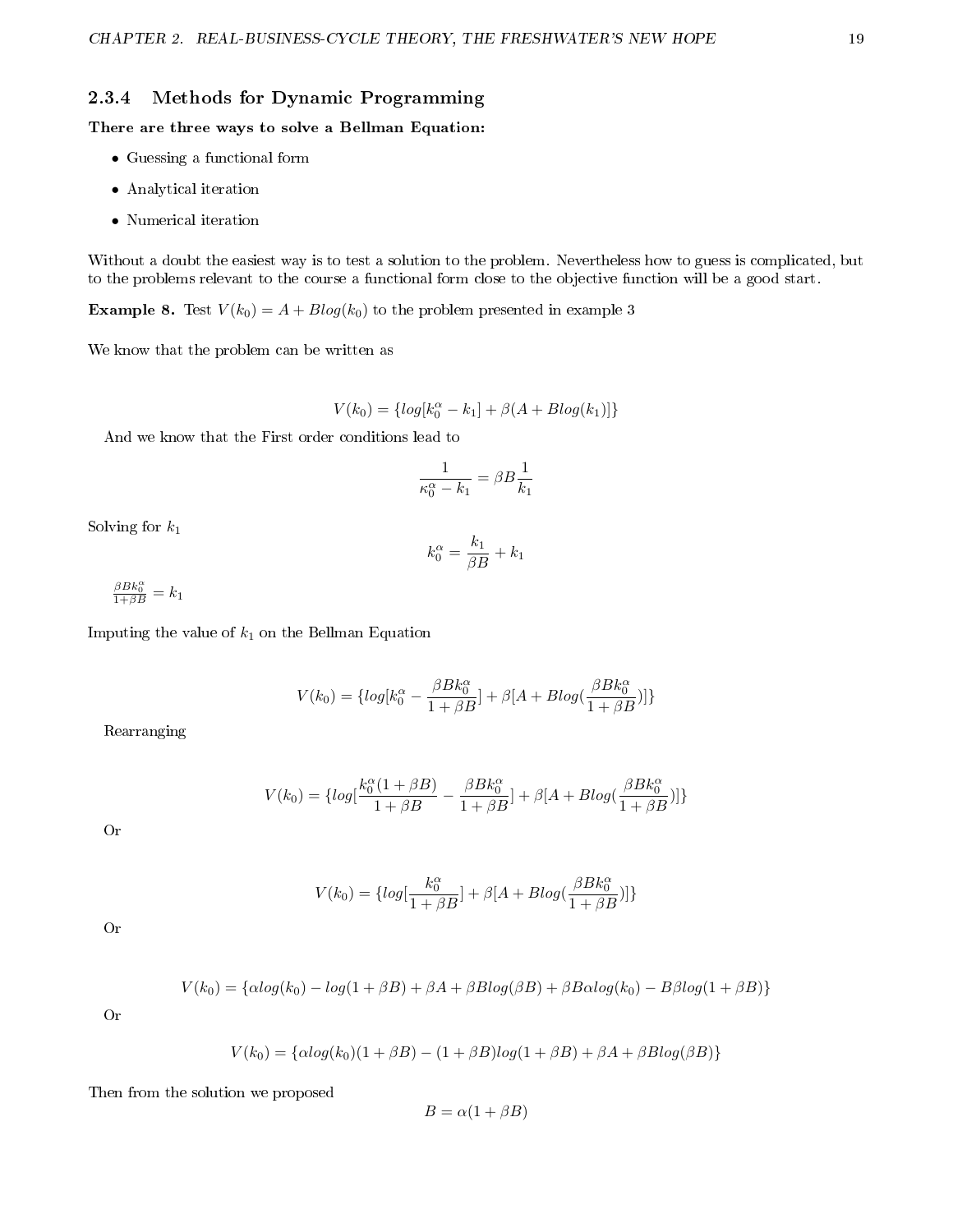Or

$$
B = \frac{\alpha}{1 - \alpha \beta}
$$

Now imputing the value of B

$$
\{ \log(k_0) \left( \frac{\alpha}{1 - \beta \alpha} \right) - \left( \frac{1}{1 - \alpha \beta} \right) \log(1 - \alpha \beta) + \beta A + \frac{\beta \alpha}{1 - \alpha \beta} \log \left( \frac{\alpha \beta}{1 - \alpha \beta} \right) \} = A + B \log(k_0)
$$

$$
A = \left( \frac{1}{1 - \alpha \beta (1 - \beta)} \right) \log(1 - \alpha \beta) + \frac{\beta \alpha}{(1 - \beta)(1 - \alpha \beta)} \log \left( \frac{\alpha \beta}{1 - \alpha \beta} \right)
$$

$$
A = \frac{\log(1 - \alpha \beta)}{(1 - \beta)} + \frac{\alpha \beta \log(\alpha \beta)}{(1 - \alpha)(1 - \beta)}
$$

Then the optimum policy is

$$
g(k) = k_1 = \frac{\beta B k_0^{\alpha}}{1 + \beta B}
$$

Or

$$
\frac{\beta(\frac{\alpha}{1-\alpha\beta})k_0^\alpha}{1+\beta(\frac{\alpha}{1-\alpha\beta})}=\alpha\beta k_0^\alpha
$$

Then

$$
g(k) = \alpha \beta k_0^{\alpha}
$$

As we can see when you have an initial guess the problem is much simpler than the one conducted in the sequences form. Most of the texts books in economics uses this approach to solve a Bellman Equation, nevertheless there are some books that prefer to solve the problem in sequences by the Euler Equation.

The Euler equation is an 18 century method that helps to find the solution when is combined with a transversality condition. But as science has advanced this method is not used as often because per se does no guarantees a solution. With Dynamic Progamming is quite easy to find the Euler Equation. Rembemer that we argue that the envelope and first order condition characterize the optimum, from here we are going to obtain the Euler equation:

$$
U'[f(k) - g(k)] = \beta V'[g(k)]
$$

$$
V'(k) = f'(k)U'[f(k) - g(k)]
$$

Set  $f(k) = f(k_t)$  and  $g(k) = g(k_t) = k_{t+1}$  on the F.O.C. Set also  $f(k) = f(k_{t+1})$  and  $g(k) = g(k_{t+1}) = k_{t+2}$  on the envelope condition

$$
U'[f(k_t) - k_{t+1}] = \beta V'[k_{t+1}]
$$

$$
V'(k_{t+1}) = f'(k_{k+t})U'[f(k_{k+t}) - k_{t+2}]
$$

Then solve for  $V'(k_{t+1})$  and mix the 2 conditions

$$
U'[f(k_t) - k_{t+1}] = \beta f'(k_{k+t})U'[f(k_{k+t}) - k_{t+2}], (3A)
$$

The former equation is known as the Euler Equation, an this was what we used to find the solution to the problem in form of sequences. Then (5) was the Euler equation and (6) was the transversality condition.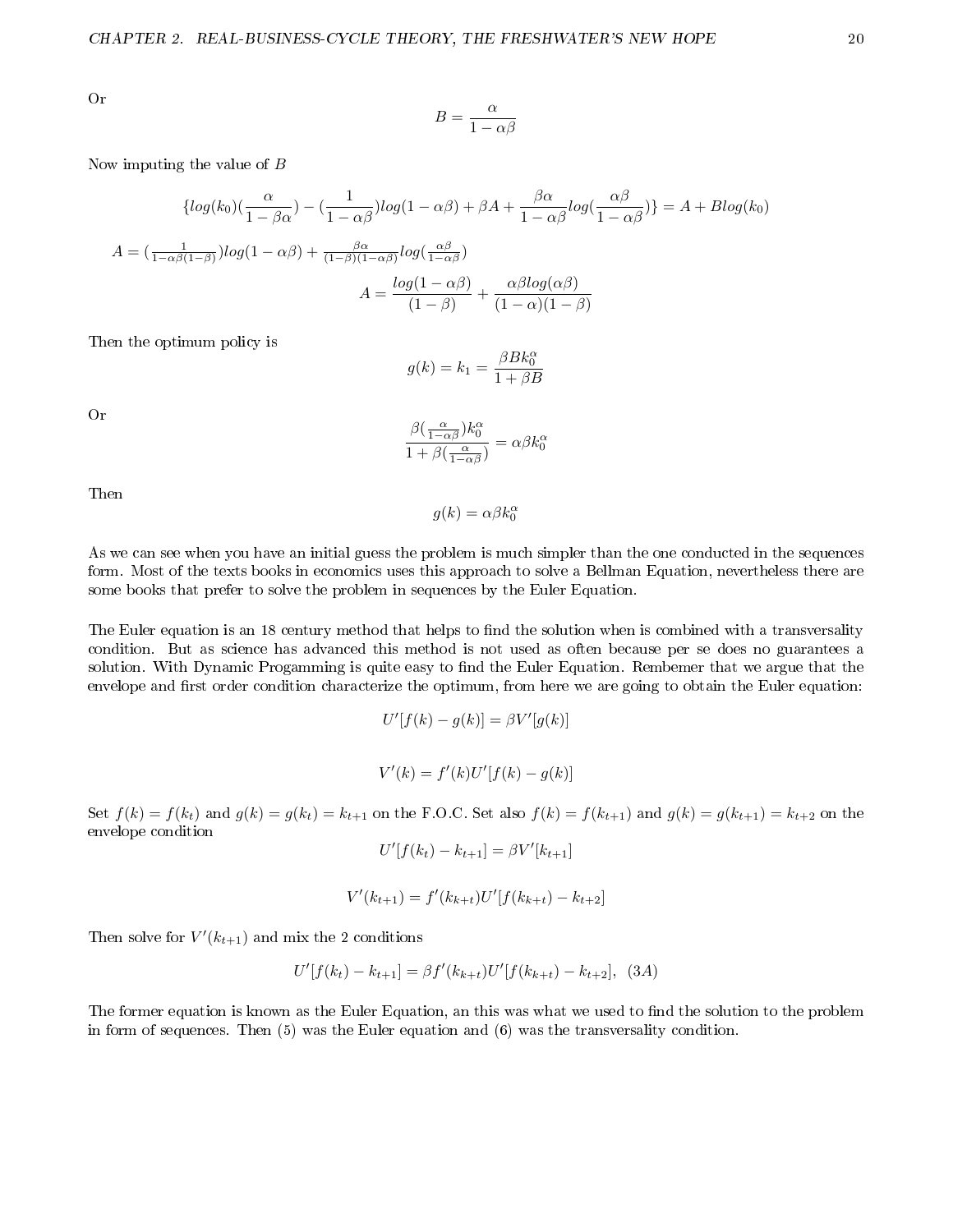# 2.4 Back to Macro: A simplified Version of The Model of RBC

Its time to solve the model of RBC, however even that we know how to solve for sequences problem (by Dynamic Programming) the model does not have an analytical solution. The main reason is that some parts of the model are linear and others are log linear. To solve the model we need to make some simplications:

- There is no government
- The depreciation of the capital is100 percent
- There is no growth of the population  $n = \overline{N} = 0$
- $\bullet$   $N=1$
- The technology does not have a tendency component  $g = \overline{A} = 0$

It is important to observe that this is a general equilibrium model. By the theorems of welfare the solution to a market equilibrium in absence of externalities are equal to the solution of the social planer. Because of this fact we can use what we have learned about dynamic programming instead of solving for every market.

The problem of the social planer is then:

$$
Max_{\{c_t(A^t), l_t(A^t), K_{t+1}(A^t)\}_{t=1}^{\infty}}
$$

$$
U = E\{\sum_{t=0}^{\infty} e^{-\rho_t} [lnc_t + bln(1 - l_t)]\}
$$

$$
s.t.
$$

$$
C_t + K_{t+1} = K_t^{\alpha} [A_t L_t]^{1-\alpha}
$$

$$
L_t = l_t
$$

$$
C_t = c_t
$$

$$
ln A_t = \rho_A \widetilde{A_{t-1}} + \epsilon_{A,t}
$$

But with what we learned from the past section, a problem in the form of sequences can be transformed in one of Dynamic Programming. The Bellman equation for this problem is

$$
V(K_t, A_t) = Max_{c_t, l_t} \{ ln(c_t) + bh(1 - l_t) \} + e^{-\rho} E[V(K_{t+1}, A')]
$$

s.t.

$$
c_t + K_{t+1} = K_t^{\alpha} [A_t l_t]^{1-\alpha}
$$

$$
ln A_t = \rho_A \widetilde{A_{t-1}} + \epsilon_{A,t}
$$

Substituting the restrictions we have that

$$
V(K_t, A_t) = Max_{K_t, l_t} \{ ln(K_t^{\alpha} [A_t l_t]^{1-\alpha} - K_{t+1}) + bln(1-l_t) \} + e^{-\rho} E[V(K_{t+1}, A')]
$$

Now we know how to attack this problem, guess a solution and verify it. Lets try with this solution  $V(K_t, A_t) = \beta + \beta_k ln K_t + \beta_A ln A_t$ 

$$
V(K_t, A_t) = Max_{K_t, l_t} \{ ln(K_t^{\alpha} [A_t l_t]^{1-\alpha} - K_{t+1}) + e^{-\rho} E[\beta + \beta_k ln K_{t+1} + \beta_A ln A'_{t+1}]
$$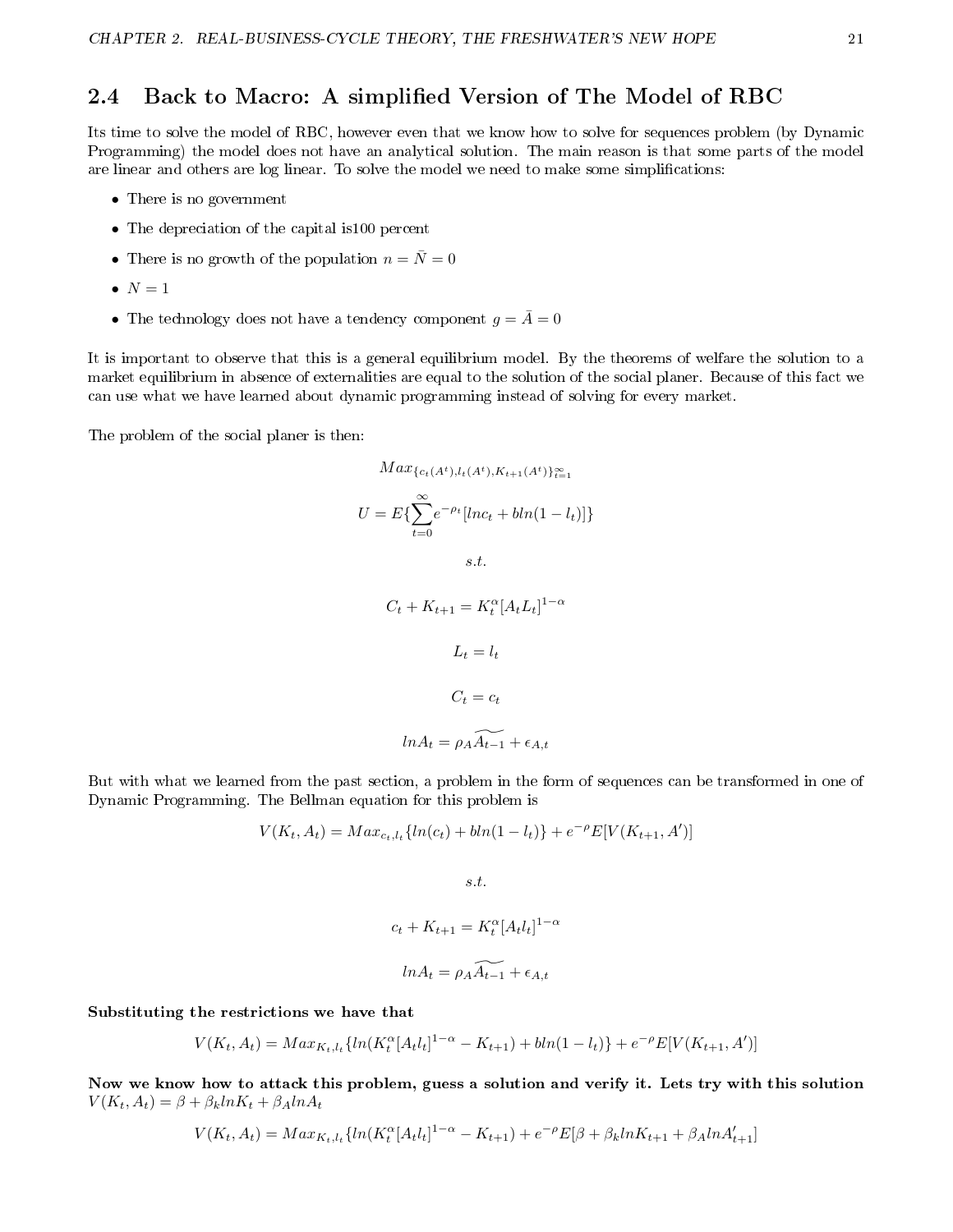We know, from the ps1 that

$$
E[ln A_{t+1}] = E[\rho_A A_t + \epsilon_{A,t+1}]
$$
  

$$
E[ln A_{t+1}] = \rho_A E[\widetilde{A_t}] + E[\epsilon_{A,t+1}]
$$
  

$$
E[ln A_{t+1}] = \rho_A
$$

An we also know that  $K_{t+1}$ is not random then

$$
V(K_t, A_t) = Max_{K_t, l_t} \{ ln(K_t^{\alpha} [A_t l_t]^{1-\alpha} - K_{t+1}) + e^{-\rho} \{ \beta + \beta_k ln K_{t+1} + \beta_A \rho_A \}
$$

Now finding the first order conditions over  $K_{t+1}$  F.O.C.

$$
\frac{1}{K_t^\alpha [A_t l_t]^{1-\alpha} - K_{t+1}} = \frac{e^{-\rho} \beta_k}{K_{t+1}}
$$

Solving For  $K_{t+1}$ 

$$
\frac{K_t^{\alpha}[A_t l_t]^{1-\alpha} - K_{t+1}}{K_{t+1}} = \frac{1}{e^{-\rho} \beta_k}
$$

$$
\frac{K_t^{\alpha}[A_t l_t]^{1-\alpha}}{K_{t+1}} = \frac{1 + e^{-\rho} \beta_k}{e^{-\rho} \beta_k}
$$

$$
K_{t+1} = \frac{e^{-\rho} \beta_k}{1 + e^{-\rho} \beta_k} K_t^{\alpha}[A_t l_t]^{1-\alpha}
$$

Plugging the values of  $K_{t+1}$  on the equation

$$
ln(K_t^{\alpha}[A_t l_t]^{1-\alpha}-\frac{e^{-\rho}\beta_k}{1+e^{-\rho}\beta_k}K_t^{\alpha}[A_t l_t]^{1-\alpha})+e^{-\rho}\{\beta+\beta_kln\{\frac{e^{-\rho}\beta_k}{1+e^{-\rho}\beta_k}K_t^{\alpha}[A_t l_t]^{1-\alpha}\}+\beta_A\rho_A\}
$$

Then Finding  $\beta_k$ 

$$
ln(1 - \frac{e^{-\rho}\beta_k}{1 + e^{-\rho}\beta_k}) + \alpha ln(K_t) + ln([A_t l_t]^{1-\alpha}) + e^{-\rho}\{\beta + \beta_k ln(\frac{e^{-\rho}\beta_k}{1 + e^{-\rho}\beta_k}) + ln(K_t)\alpha\beta_k + \beta_k ln\{[A_t l_t]^{1-\alpha}\} + \beta_A \rho_A\}
$$

Or

$$
\beta_k=\frac{\alpha+e^{-\rho}}{1-\alpha}
$$

This implies that optimal policy for capital is

$$
K_{t+1} = \alpha e^{-\rho} K_t^{\alpha} [A_t l_t]^{1-\alpha} (I)
$$

$$
c_t + K_{t+1} = K_t^{\alpha} [A_t l_t]^{1-\alpha}
$$

Then using (I)

$$
c_t + \alpha \beta K_t^{\alpha} [A_t l_t]^{1-\alpha} = K_t^{\alpha} [A_t l_t]^{1-\alpha}
$$

This implies that the optimal value of  $c$  is

$$
c_t = (1 - \alpha)e^{-\rho}K_t^{\alpha}[A_t l_t]^{1 - \alpha} (II)
$$

Finally consider the first order condition of  $l$  and plug the found values you must have that

$$
l_t = \frac{1 - \alpha}{1 - \alpha + b(1 - ae^{-\rho})} \quad (III)
$$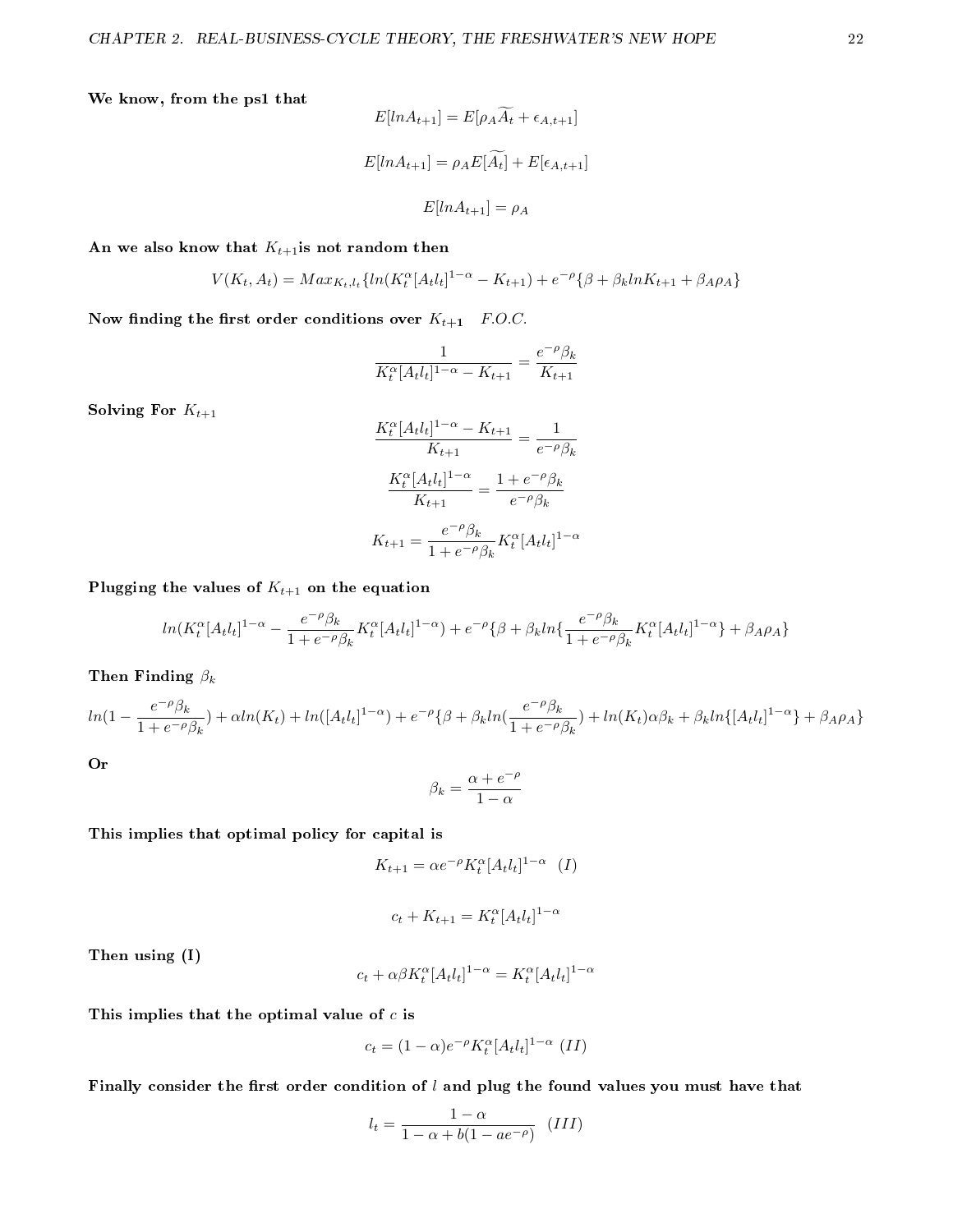Given the fact that the production comes from a Cobb Douglas the wages are

$$
w = (1 - \alpha)K^{\alpha}l^{(-\alpha)}A^{1-\alpha}
$$

Also the interest rate is

$$
r = \alpha \frac{[\mathbf{A}]]^{1-\alpha}}{K^{1-\alpha}}
$$

$$
w = (1-\alpha) \frac{Y}{l}
$$

So far we have found is that the capital of tomorrow is a fraction of what is produced, in particular we could say that the capital of tomorrow is the production multiplied by the saving rate. Then  $s = \alpha e^{-\rho}$ . The same is for the consumption, the consumption is the fraction that is not saved from the production. Both equation (I) and (II) are sensible to technological shocks. In fact all the fluctuations are explained by this shock. Nevertheless we can tell from equation (III) that labor is constant. how it is possible to have a labor supply constant and be not affected by the wages?. An increase in the technology raises the current wages relative to the future wages, and thus rises the labor supply. But raising the amount saved it also lowers the expected interest rate, which acts to reduce labor supply. In this model the magnitude of the effect is equal.

The conclusion of the model is that the fluctuations of the economy are Pareto optimum responses to the shocks. In particular the output is

$$
Y_t = K_t^{\alpha} (A_t l_t)^{1-\alpha}
$$

OR

$$
lnY_t = \alpha lnK_t + (1 - \alpha)(lnA_t + lnl_t)
$$

and we just found that  $K_t = sY_{t-1}$  thus

$$
lnY_t = \alpha lns + \alpha lnY_{t-1} + (1 - \alpha)(lnA_t + lnl_t)
$$

Or

$$
lnY_t = \alpha lns + \alpha lnY_{t-1} + (1-\alpha)(\rho_A A_{t-1}^{\tilde{}} + \epsilon_{t,A}) + (1-\alpha)(lnl_t)
$$

$$
lnY_t = \alpha lns + \alpha lnY_{t-1} + (1 - \alpha)(\rho_A \tilde{A}_{t-1} + \epsilon_{t,A}) + (1 - \alpha)(lnl_t)
$$

We can see that  $\alpha ln Y_{t-1}+(1-\alpha)(\rho_A \tilde{A}_{t-1}+\epsilon_{t,A})$  is not deterministic. Now we can re write the previous equation as

$$
ln\widetilde{Y}_t = +\alpha ln\widetilde{Y_{t-1}} + (1-\alpha)(\rho_A\widetilde{A}_{t-1} + \epsilon_{t,A})
$$

If we define that  $ln\widetilde{Y}_t$  is the difference of  $lnY_t$  and the value of  $\alpha lns$  and $(1-\alpha)(lnl_t)$ . Now note that

$$
ln\widetilde{Y_{t-1}} = +\alpha ln\widetilde{Y_{t-2}} + (1-\alpha)(\rho_A \widetilde{A}_{t-2} + \epsilon_{t,A})
$$

OR

$$
(\rho_A \tilde{A}_{t-2} + \epsilon_{t,A}) = \frac{ln \widetilde{Y_{t-1}} - \alpha ln \widetilde{Y_{t-2}}}{1 - \alpha}
$$

OR

$$
A_{t-1}^{\sim} = \frac{lnY_{t-1} - \alpha lnY_{t-2}}{1 - \alpha}
$$

$$
ln\widetilde{Y}_t = +\alpha ln\widetilde{Y}_{t-1} + (1 - \alpha)(\rho_A \frac{ln\widetilde{Y}_{t-1} - \alpha ln\widetilde{Y}_{t-2}}{1 - \alpha} + \epsilon_{t,A})
$$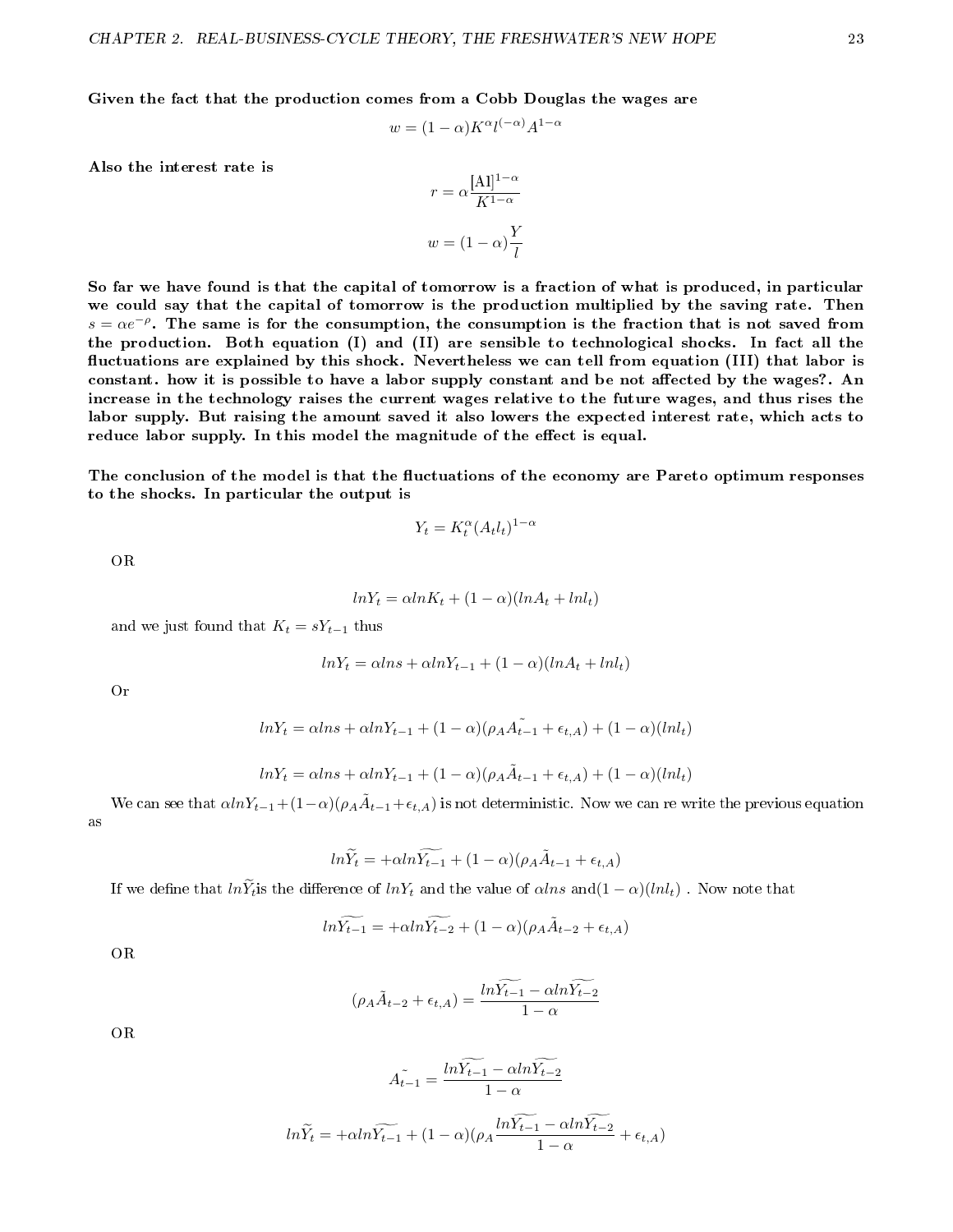OR

$$
ln\widetilde{Y}_t = (\rho_A + \alpha)ln\widetilde{Y_{t-1}} - \rho_A\alpha ln\widetilde{Y_{t-2}} + (1 - \alpha)\epsilon_{t,A})
$$

Then the movements of the output out of the normal path follow a second order auto regressive process; The combination of a positive lag and a negative one can cause an output to have a hump shape response to disturbances. For example if  $\alpha = \frac{1}{3}$  and  $\rho_A = .9$  and a one time sock of  $\frac{1}{(1-\alpha)}$  to  $\epsilon_A$ .

Then in the firs period the output will be 1.23 up of the regular value, then  $1.22$  in period 2, then  $1.14$ ,  $1.03$ ,  $.94$ , .84,.76 etc. Note that he value of  $\rho_A$  plays an important role given the fact that if  $\rho_A = 0$  then the shock will disappear after two periods.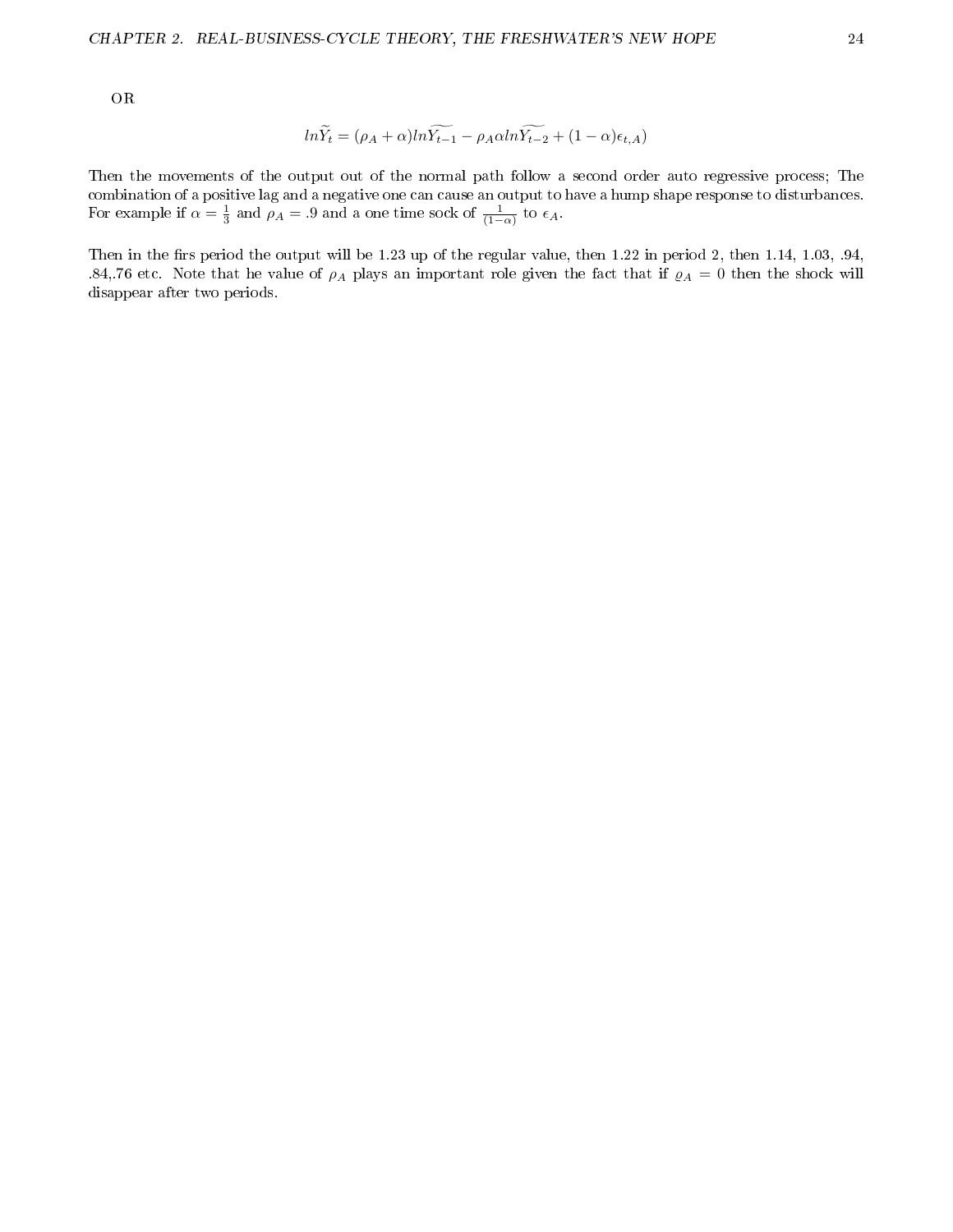# Chapter 3

# Nominal Rigidity, The Neokeynesians Strikes back.

Now we are going to review how economic fluctuations are explained from the point of view of the neokeynesians. The neokeynesians try to resurrect the old ideas from Keynes. The arguments against Keynes was that there was no microeconomics behind his ideas. In short the saltwater's needed to recreate the theory with microfoundations, but keeping the lessons from Keynes. If we think in Keynes the IS-LM model pops up to our minds. Lets look the neokeynesian version of the IS-LM

## 3.1 Neokeynesian IS-LM

#### Assumptions

- Time is discrete
- Firms produce only with labor.
- Aggregate labor is given by  $Y = F(L)$ ,  $F'(.) > 0$  and  $F'(.) \leq 0$
- There is no international trade and no government.
- Aggregate consumption and Aggregate Output must be equal
- There are a fixed number of households that live forever
- The households obtain utility from consumption and from holding real money balances
- The households hate to work

The Model

The objective function of the representative household is

$$
U = \sum_{t=0}^{\infty} \beta^t [u(C_t) + \Gamma(\frac{M_t}{P_t}) - v(L_t)] \tag{2}
$$

We assume that the households have diminishing marginal utility on consumption and on real money balances, and increasing marginal utility on labor. We are going to assume that the households have constant relative risk aversion utility functions for the consumption and labor

$$
u(C_t) = \frac{C_t^{1-\theta}}{1-\theta} \quad (3)
$$

$$
\Gamma(\frac{M_t}{P_t}) = \frac{(\frac{M_t}{P_T})^{1-\gamma}}{1-\gamma} \quad (4)
$$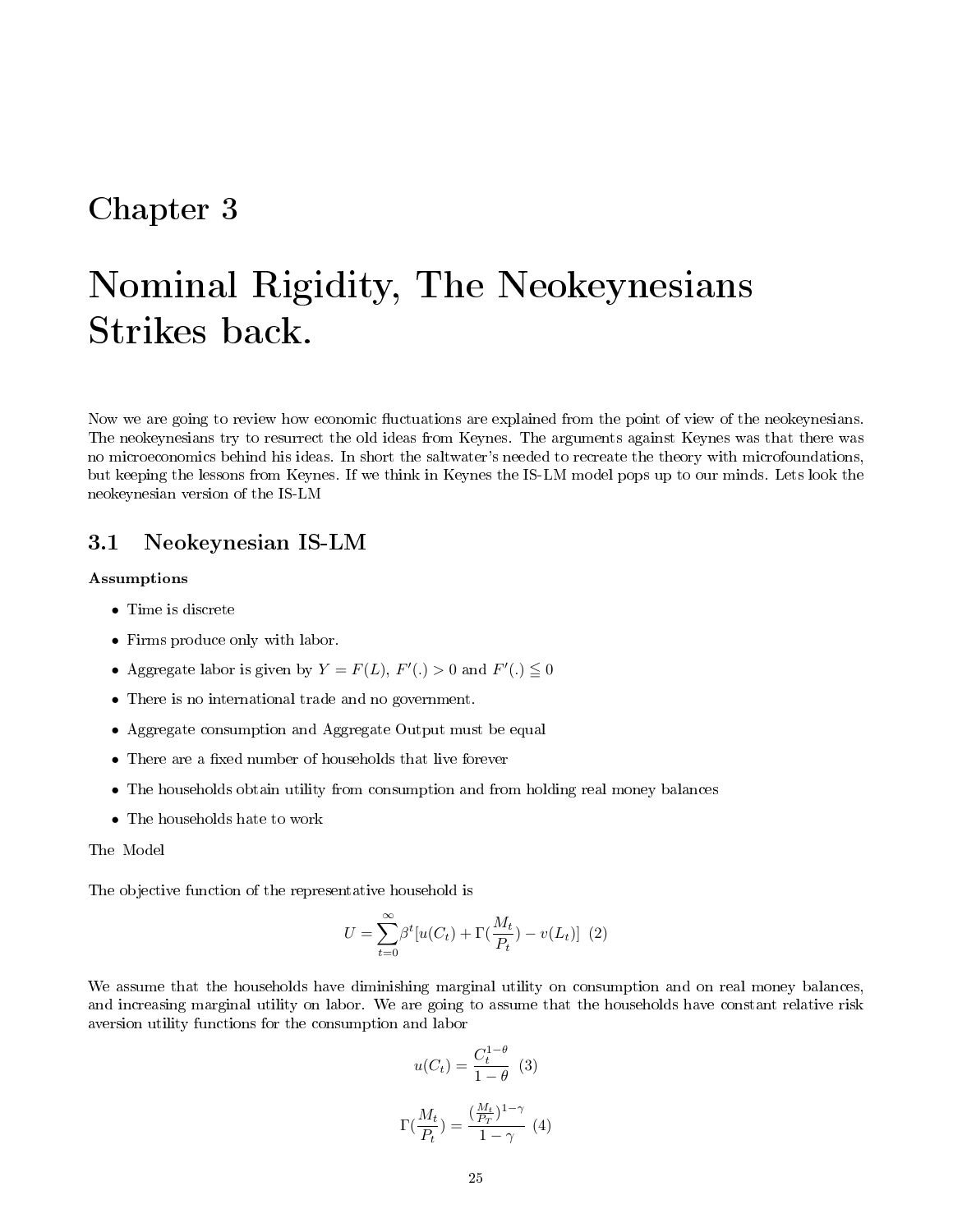There are two assets: Money that pays zero nominal rate and bonds that pays i. We can define the wealth of the household as

$$
A_{t+1} = M_t + (A_t + W_t L_t - P_t C_t - M_t)(1 + i_t)
$$
 (5)

Where  $A_t$  is the wealth in period t,  $W_t L_t$  is the labor income with  $W_t$  the nominal wage,  $P_t C_t$  is the consumption expenditure. This means that the wealth is composed by the bonds the household holds and the money. The house hold problem is then

$$
Max
$$

$$
U = \sum_{t=0}^{\infty} \beta^{t} \left[ \frac{C_{t}^{1-\theta}}{1-\theta} + \frac{\left(\frac{M_{t}}{P_{T}}\right)^{1-\gamma}}{1-\gamma} - v(L_{t}) \right]
$$

$$
S.t.
$$

$$
A_{t+1} = M_{t} + (A_{t} + W_{t}L_{t} - P_{t}C_{t} - M_{t})(1 + i_{t})
$$

Assume that the paths of  $P$ ,  $W$  and  $i$  are given. From the moment we will assume that  $L$  is exogenous.

$$
V(A_t) = max\left\{\frac{C_t^{1-\theta}}{1-\theta} + \frac{\left(\frac{M_t}{P_T}\right)^{1-\gamma}}{1-\gamma} - v(L_t)\right\} + \beta V(A_{t+1})
$$
  

$$
V(A_t) = max\left\{\frac{C_t^{1-\theta}}{1-\theta} + \frac{\left(\frac{M_t}{P_T}\right)^{1-\gamma}}{1-\gamma} - v(L_t)\right\} + \beta V(M_t + (A_t + W_t L_t - P_t C_t - M_t)(1 + i_t))
$$
  

$$
C_t^{-\theta} = \beta V'[M_t + (A_t + W_t L_t - P_t C_t - M_t)(1 + i_t)](1 + i_t)P
$$

or

$$
C_t^{-\theta}/P_t = \beta V'[A_{t+1}](1+i_t)
$$

and

$$
V'(A_t) = \beta V'(M_t + (A_t + W_t L_t - P_t C_t - M_t)(1 + i_t))(1 + i_t)
$$

$$
\frac{C_t^{-\theta}}{P_t} = V'(A_t)
$$

$$
\frac{C_t^{-\theta}}{P_t} = \beta \frac{C_t^{-\theta}}{P_{t+1}}(1 + i_t)
$$

or

$$
C_t^{-\theta} = \beta C_{t+1}^{-\theta} (1 + r_t) \tag{6}
$$

Where  $(1 + r_t) = \frac{P_t(1 + i_t)}{P_{t+1}}$  is the interest rate. Note that 6 is the Euler equation.

Taking logs of the Euler equation.

$$
lnC_t = lnC_{t+1} - \frac{1}{\theta}ln[(1+r_t)\beta] \tag{7}
$$

Finally if we assume that the population is normalizable to one, then  $C_t = Y_t$  and if we know that  $ln(1 + r_t) \sim r_t$ then we have that. and we ignore  $ln(\beta)$ 

$$
lnY_t = lnY_{t+1} - \frac{1}{\theta}r_t \tag{8}
$$

Equation (10) is the neokeynesian is curve, as you can see there is a negative relationship with the interest rate.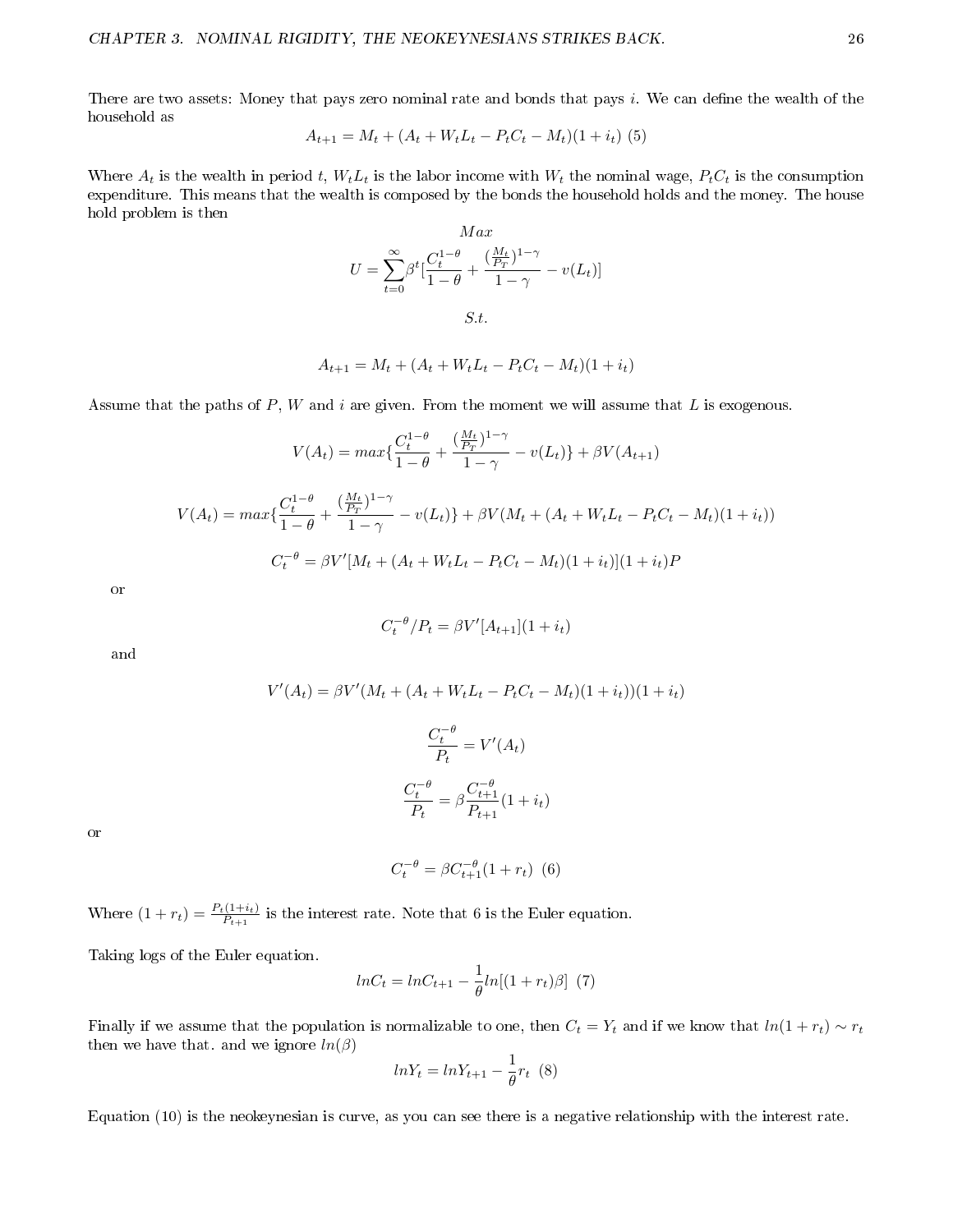$$
\frac{M_t^{-\gamma}}{P_t^{1-\gamma}} + \beta V'[M_t + (A_t + W_t L_t - P_t C_t - M_t)(1 + i_t)] - \beta V'[M_t + (A_t + W_t L_t - P_t C_t - M_t)(1 + i_t)](1 + i) = 0
$$

Or

$$
\frac{M_t^{-\gamma}}{P_t^{1-\gamma}} = -\beta V'[M_t + (A_t + W_t L_t - P_t C_t - M_t)(1 + i_t)] + \beta V'[M_t + (A_t + W_t L_t - P_t C_t - M_t)(1 + i_t)](1 + i)
$$

Then substituting what we know from the envolvent we find that

$$
\frac{M_t^{-\gamma}}{P_t^{1-\gamma}} = -\beta \frac{C_t}{P_t \beta (1+i)} - \beta + \frac{C_t^{-\theta}}{P_t}
$$

Simplifying yields to

$$
\frac{M_t^{-\gamma}}{P_t^{1-\gamma}} = \left[\frac{C_t^{-\theta}i}{P_t(1+i)}\right]
$$

Substituting the fact that consumption and production is equal

$$
\left(\frac{M_t}{P_t}\right)^{-\gamma} = \left[\frac{Y_t^{-\theta}i}{(1+i)}\right]
$$

Finally

$$
\frac{M_t}{P_t} = \left(\frac{1+i}{i}\right)^{\frac{1}{\gamma}} Y_t^{\frac{\theta}{\gamma}}
$$
 (10)

This is the Neokeynesian LM curve. You can see that the right side is the demand from real balances and the left side the money supply. Then the demand for real balances depend positive on production and negative on nominal interest rate.

If we add the assumption that prices are fixed we can do the same analysis for short period perturbations as in the old IS-LM model. An increase in the monetary supply will move the LM curve to the right, increasing the product and lowering the interest rate. Note that with fixed prices the real interest rate is the same that nominal interest rate.

# 3.2 Price Rigidity, Wage Rigidity, and Departures from Perfect Competition in the Goods

We have found that monetary shocks in the noekeynesian IS-LM impact the real market. nevertheless this is only true if firms supply all the additional goods. We assumed that there are fixed prices, however firms could not supply the product and not meet the additional demand. Before we look at the causes of nominal rigidity lets examine the supply side of the economy.

#### 3.2.1 The Keynes Model (1936)

Assumptions:

 $W = \bar{W}$  The nominal wage is unresponsive to current period developments

The labor market has some non Walrasian feature that causes the equilibrium real Wage to be above the market-clearing level

Prices are completely flexible and firms behave as in perfect competition

Output is given by  $Y = F(L)$  and  $Y'(.) > 0$  and  $Y''(.) \leq 0$ 

This means that firms must hire at the point where real wage is equal to the marginal product of labor

$$
F'(l)=\frac{\bar{W}}{P}~~(13)
$$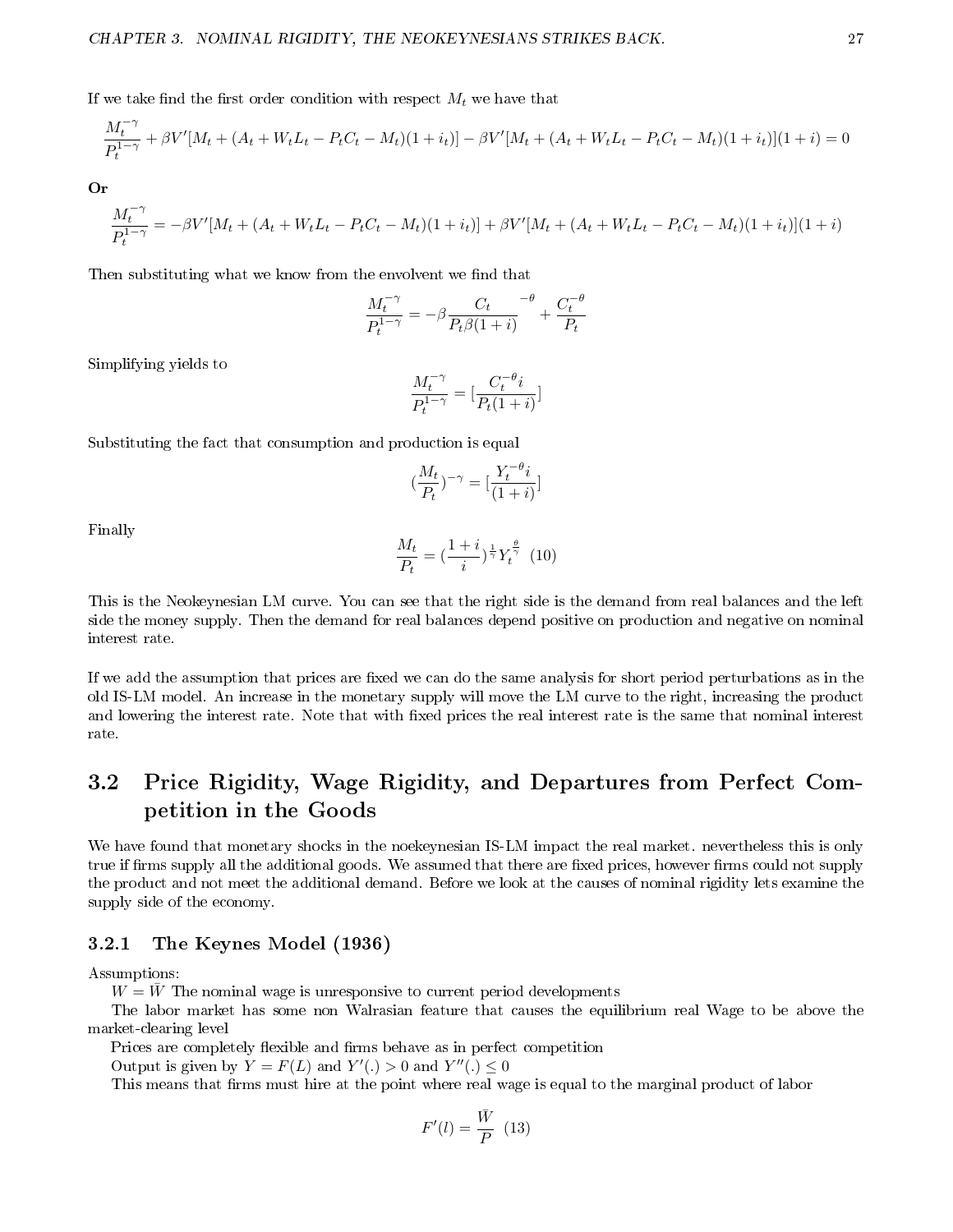An increase in demand rises the product through the impact on real wage. Imagine a positive monetary shock, it rises the prices of the goods and so the real wage falls and employment rises. Because wage is above the clearing price workers supply the additional labor. Then if there is more labor it must be true that there is more output. In this case we find that real wage is counter cyclical in response to aggregate demand shocks. Nevertheless this has been rejected several times empirically.

#### 3.2.2 Sticky Prices, Flexible Wages and Competitive Labor Market

Assumptions:

 $P = \overline{P}$ 

Wage is flexible

Labor Market is competitive, meaning that household solve the labor supply problem.

$$
V(A_t) = max\left\{\frac{C_t^{1-\theta}}{1-\theta} + \frac{\left(\frac{M_t}{P_T}\right)^{1-\gamma}}{1-\gamma} - v(L_t)\right\} + \beta V(M_t + (A_t + W_t L_t - P_t C_t - M_t)(1+i_t))
$$

If we find the first order condition of labor we have that

$$
-v'(L_t) + \beta V'(M_t + (A_t + W_t L_t - P_t C_t - M_t)(1 + i_t))(1 + i)W_t = 0
$$

Substituting what we know

$$
\frac{C_t^{-\theta}}{P_t}W_t = v'(L_t) \tag{14}
$$

In Equilibrium  $Y = F(L) = C$ 

$$
\frac{F(L)^{-\theta}}{P_t}W_t = v'(L_t)
$$

or

$$
\frac{W}{p} = F(L)^{\theta} v'(L) \quad (15)
$$

The right hand of (15) is and increasing function of L. Then it must be true that L is an increasing function of real wage.

$$
L = L^s(\frac{W}{P}) \ (16)
$$

Because it is a competitive market firms will meet demand at the prevailing price as long as it does not exceed the level where marginal cost equals price. Here there is no unemployment and the model implies a pro cyclical real wage in the face of demand fluctuations. The effective labor demand is the labor demanded that depends on the amount of goods that firms are able to seal. The real wage is the intersection of the effective labor supply curve and the labor demand curve (which is vertical below the marginal cost( intersect)

Finally the model predicts a counter cyclical markup (ratio of price to marginal cost) a rise in demand, leads to a rise in costs because wage rises and marginal product of labor declines as output rises. Prices stay fixed so the ratio falls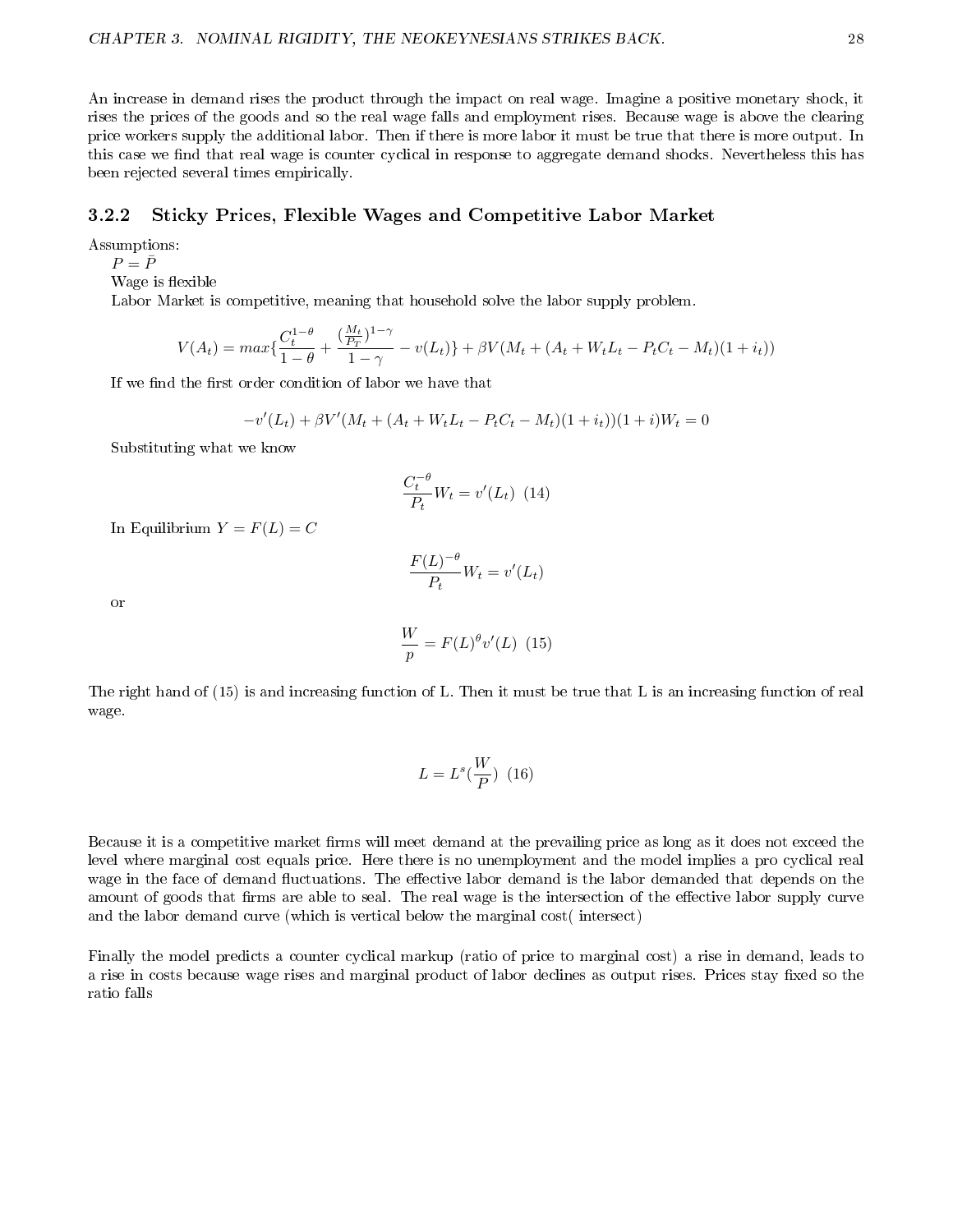#### 3.2.3 Sticky Prices, Flexible Wages and Real Labor Market Imperfections

Assumptions

 $P=\bar{P}$ 

Wage is flexible

Labor Market is imperfect, there is some non-Walrasian feature that causes real wage to remain above the level clearing demand and supply

Firms have a real-wage function

$$
\frac{W}{P} = w(L) \ (17)
$$

An example of this could be that firms pay more for efficiency reasons. Now the real wage is obtained by intersecting the effective labor demand curve and the real wage function. Then the important conclusion is that there could be unemployment

#### 3.2.4 Sticky wages, Flexible Prices, and Imperfect Competition

Assumptions

 $W = \bar{W}$ 

Prices are flexible

The goods market is imperfectly competitive.

This means that the price is a markup over marginal cost. The market function is  $\mu(L)$ price is given by

$$
P = \mu(L) \frac{W}{F'(L)}
$$

where  $\frac{W}{F'(L)} = cmg$ 

Then the real wage is

$$
\frac{W}{P} = \frac{F'(L)}{\mu(L)}
$$

If we say that  $\mu$  is constant then the wage is counter cyclical because that  $F'(L) < 0$ . Since the wage is fixed the price must be higher when the output is higher. As in the first case there is unemployment

If we say that  $\mu$  is sufficiently countercylcical that is, if the markup is sufficiently lower in booms than in recoveries. the real wage can be acyclical or procyclical. In these cases, employment continues to be determined by the effective labor demand

As you can see different views about the sources of incomplete nominal adjustment and the characteristics of labor and good markets have different implications for unemployment, real wage and markup. As a result Keynesian theories do not make strong predictions about the behavior of these variables.

## 3.3 Permanent Output-Inflation Tradeoff

In practice prices and wages are not fixed forever. Assume that the level at which prices ore wages are fixed is determined by what happened in the previous period. Consider the first model, instead of having  $\bar{W}$ , the nominal wage is proportional to the previous period price level. That is

$$
W_t = AP_{t-1} \, A > 0 \, (20)
$$

Then we know that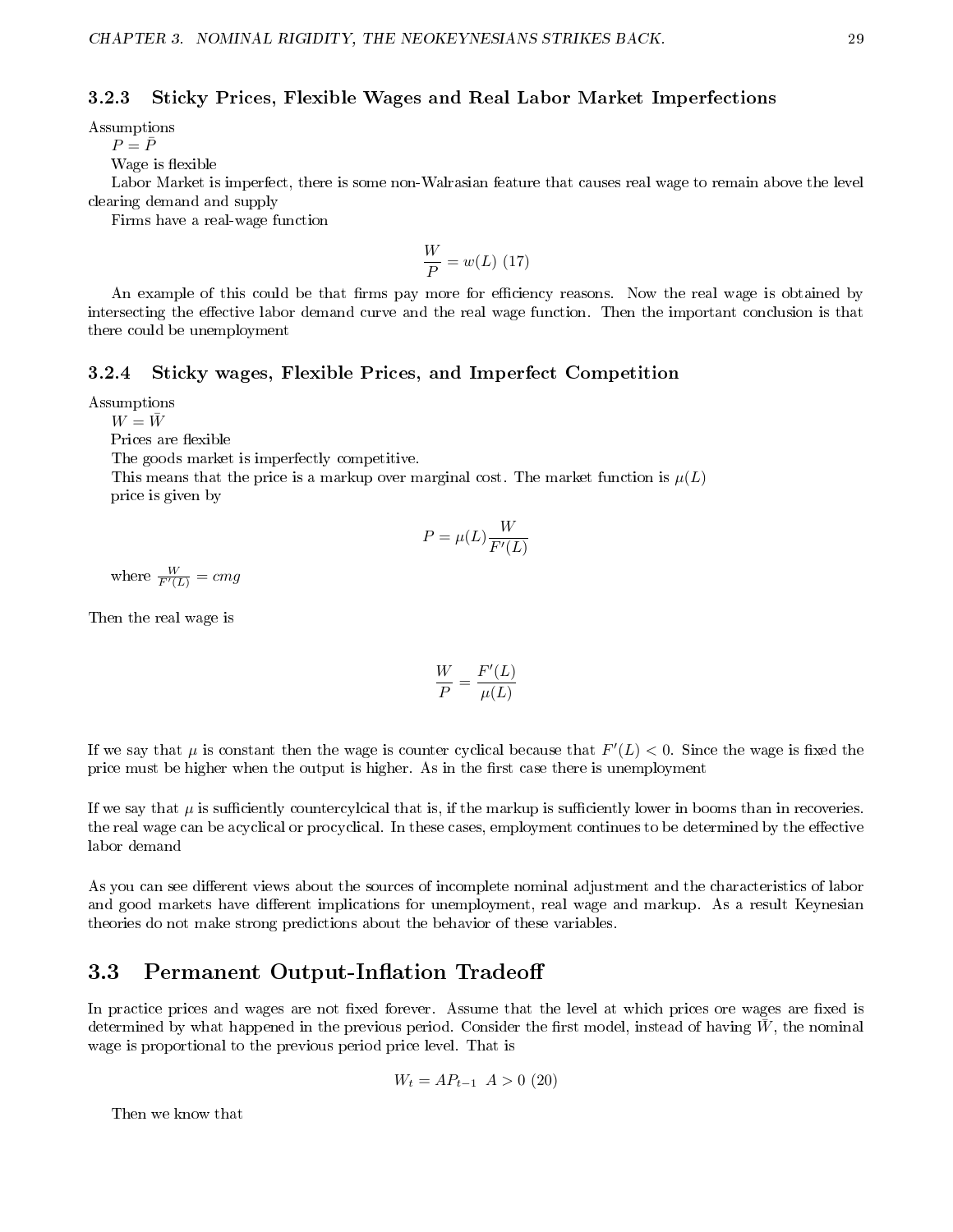$$
F'(L_t) = \frac{W}{P} = \frac{AP_{t-1}}{P_t}
$$

Or

$$
F'(L_t) = \frac{A}{1 + \pi_t} \ (21)
$$

Where  $\pi$  is the inflation rate. Note that equation (21) implies a positive relationship between employment and inflation. That is there is a permanent trade off of inflation and product. And since output is associated to labor there is a permanent tradeoff between inflation and labor.

However in the late 60s Freedman and Phelps argued against that. They said that in the long run such relationship was impossible. They said that in the long run firms will change the way they set their prices and wages. When policymakers adopt monetary expansive measures, they permanently increase output and employment. or with this model of the supply they reduce the real wage.. Yet there is no reason for workers and firms to settle on different levels of employment just because of inflation. This means that the equilibrium wages and employment in absence of inflation prevails even with inflation. This means they are going back to the natural rate, that can only be shifted by real forces.

## 3.4 Th expectations augmented Philips curve

Now neither prices or wages are completely fixed. Instead higher output is assumed to be associated with higher wages and prices. Second we allow for supply shocks and now there is a more complex adjustment from the past to the future.

$$
\pi_t = \pi * + \lambda (ln Y_t - ln \bar{Y}_t) + \epsilon_t^s \ \lambda > 0 \ \ (22)
$$

Where  $\bar{Y}_t$  is the level of output that would prevail if prices were completely flexible, the natural rate of output.

However the main difference with the others models is  $\pi*$ .  $\pi*$  is known as the underlying inflation because is the inflation that would prevail if there is no difference between the output and the natural rate, and there were no supply shocks.

The common neokeynesian story about this term is  $\pi* = \pi_{t-1}$ , now there is a tradeoff between the output and the change in inflation but not a permanent trade off between inflation and output. Because any level of inflation can occur if the product equals the natural rate. However again this model fail to avoid Freedman's comments. If there is some production above the level of the natural rate, policy makers can expand the monetary supply forever. Then the story about firms adjusting their behavior would not fit. A more monetarist equation is

$$
\pi_t = \pi_t^e + \lambda (lnY_t - ln\bar{Y}_t) + \epsilon_t^s
$$
 (23)

Where  $\pi^e$  is the expected of inflation. This means that no policymaker can expand the product many periods above the natural rate because it requires that firms will have a very low expectations of inflation. Nevertheless the data does not support this specification, then maybe a hybrid model could work.

$$
\pi_t=\phi\pi^e_t+(1-\phi)\pi_{t-1}+\lambda(lnY_t-ln\bar{Y}_t)+\epsilon^s_t~0<\phi<1
$$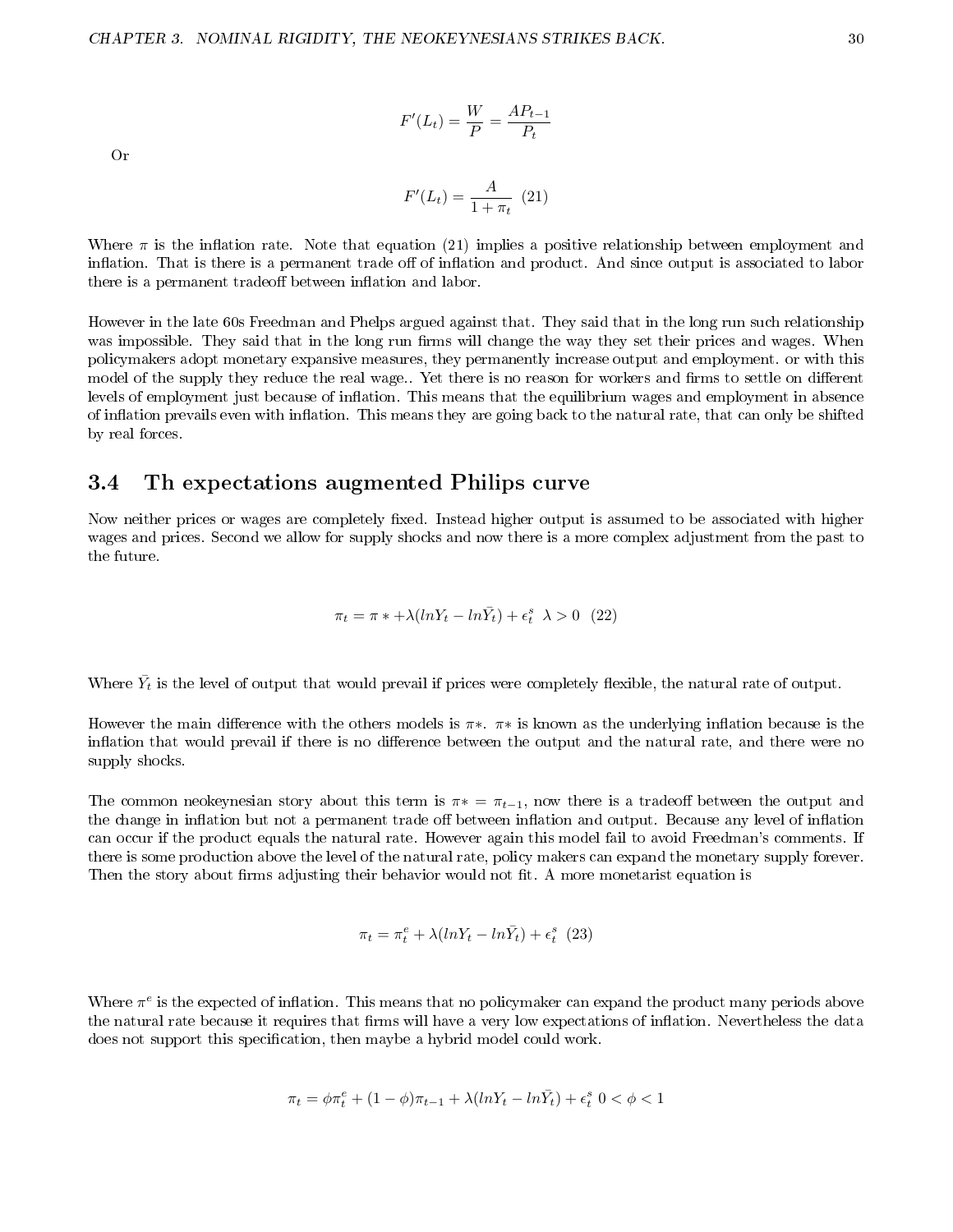# 3.5 Aggregate Demand, Aggregate Supply and the AS-AD diagram.

we know that the neokeynesian IS is  $lnY_t = lnY_{t+1} - \frac{1}{\theta}$  and the LM curve is  $\frac{M_t}{P_t} = (\frac{1+i}{i})^{\frac{1}{\gamma}} Y_t^{\frac{\theta}{\gamma}}$ . Note that when we relax the assumption that prices are fixed the LM curve has some problems, because changes in  $P_t$  will move the LM in the IS-LM diagram  $(Y, r)$ . One way to avoid this issues is to assume that the central bank conducts a monetary policy that makes the real interest rate an increasing function of the gap between the actual product and the natural rate.

$$
r = r(lnY_t - ln\bar{Y}_t, \pi) r'(.) > 0 r''(.) > 0 (26)
$$

This means that the central bank adjust the money supply to guarantee (26). This real interest relationship with the output is positive, and we will call this the MP curve. Now if we want to capture the relationship between inflation and output we can us the AS-AD diagram. where the Aggregate Supply is  $(6.22)$ . And The Aggregate demand comes form the movements in the IS MP curves. In fact a rise in  $\pi$  moves the MP curve, the rise in the inflation increase  $r$  and  $Y$  falls

#### Example 9. An IS Shock

Now we have a three model equation. The IS curve, the MP curve and the AS curve. is useful to assume that  $\pi* = \pi_{t-1}$ , and that the MP curve is linear. Even with this assumptions the model is quite complicated to be solved. Romer makes this additional assumptions

The MP curve now does not depend on the inflation. The shock only affect the IS curve, and the shocks follow a first order autoregresive process. Finally  $ln\bar{Y}_t = 0$ ,  $lnY_t = y_t$ . This assumptions yields the following system.

$$
\pi_t = \pi_{t-1} + \lambda y_t
$$

$$
r_t = by_t \ b > 0
$$

$$
y_t = E_t[y_{t+1}] - \frac{1}{\theta}r_t + u_t^{IS} \ \theta > 0
$$

$$
\mu_t^{IS} = \rho_{ISt} \mu_{t-1}^{IS} + e_t^{IS} \ -1 < \rho_{IS} < 1
$$

Where  $e_t^{IS}$  is a white noise.

If we combine the MP curve with the IS curve we have that

$$
y_t = E_t[y_{t+1}] - \frac{1}{\theta}by_t + u_t^{IS}
$$

solving for  $y_t$ 

$$
y_t = \frac{\theta}{\theta + b} \{ E_t[y_{t+1}] + u_t^{IS} \}
$$

or

$$
y_t = \Phi E_t[y_{t+1}] + \Phi u_t^{IS} \tag{31}
$$

where  $\Phi = \frac{\theta}{\theta + b}$ . Note that our assumptions imply that  $0 < \Phi < 1$ Note that

$$
y_{t+1} = \Phi E[y_{t+2}] + \Phi \mu_{t+1}^{IS}
$$

Taking expectations on bot sides

$$
E[y_{t+1}] = \Phi E[E[y_{t+2}]] + \Phi E[\mu_{t+1}^{IS}]
$$

By the law iterated expectations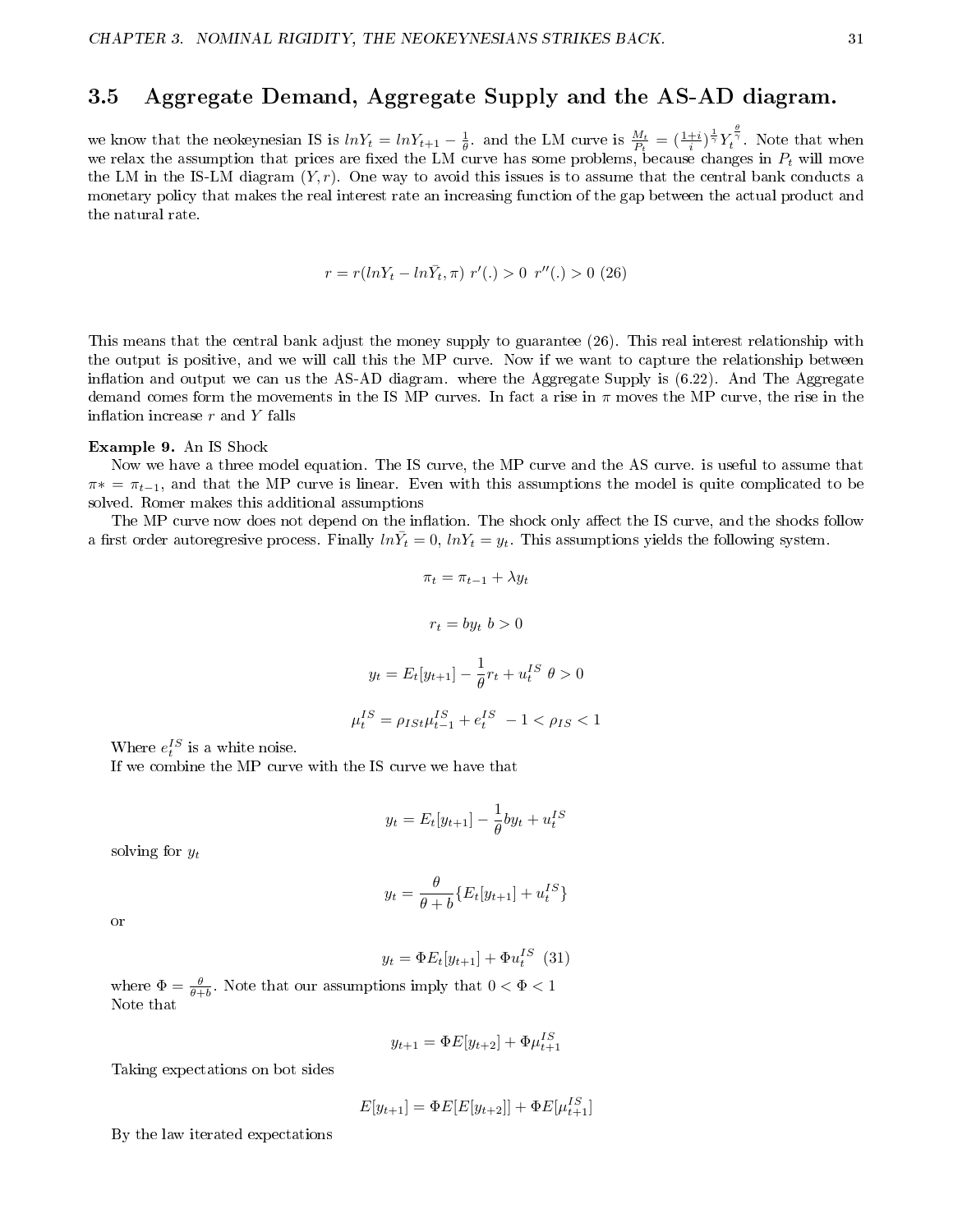$$
E_t[y_{t+1}] = \Phi E_t[y_{t+2}] + \Phi E_t[\mu_{t+1}^{IS}]
$$
  

$$
E_t[\mu_{t+1}^{IS}] = \rho_{ISt} E_t[\mu_t^{IS}] + E_t[e_{t+1}^{IS}]
$$
  

$$
E_t[\mu_{t+1}^{IS}] = \rho_{ISt} E_t[\mu_t^{IS}]
$$

As the expectation is took for period  $\boldsymbol{t}$ 

$$
E_t[\mu_{t+1}^{IS}] = \rho_{ISt}\mu_t^{IS}
$$

and

$$
E[y_{t+1}] = \Phi E[y_{t+2}] + \Phi \rho_{ISt} \mu_t^{IS}
$$

In fact this is true for

$$
Y_{t+j} = \Phi E_t[y_{t+j+1}] + \Phi u_{t+j}^{IS} \text{ for } j = 1, 2, 3...
$$

Taking expectations on both sides

$$
E_t[Y_{t+j}] = \Phi E_t[y_{t+j+1}] + \Phi E_t[u_{t+j}^{IS}]
$$
  

$$
E_t[u_{t+j}^{IS}] = \rho_{ISt+j} E_t[\mu_{t+j-1}^{IS}] + E_t[e_t^{IS}]
$$
  

$$
E_t[\mu_{t+j-1}^{IS}] = \rho_{ISt+j-1} E_t[\mu_{t+j-2}^{IS}] + E_t[e_t^{IS}]
$$

and if we assume that

$$
\rho_{ISi} = \rho_{ISj} \text{ for all } j, i
$$

$$
E[u_{t+j}^{IS}] = \rho_{is}^{j} u_{t}^{is}
$$

Then

$$
E[Y_{t+j}] = \Phi E_t[y_{t+j+1}] + \Phi \rho_{is}^j u_t^{is}
$$

With this information we can go back to equation (31)

$$
y_t = \Phi[\Phi E_t[y_{t+2}] + \Phi \rho_{is} \mu_t^{is}] + \Phi u_t^{IS}
$$
  

$$
y_t = \Phi[\Phi[E_t[y_{t+3}] + \Phi \rho_{IS}^2 \mu_t^{is}] + \Phi \rho_{IS} \mu_t^{is}] + \Phi u_t^{IS}
$$
  

$$
y_t = \Phi^2 E_t[y_{t+3}] + \Phi^2 \rho_{IS}^2 \mu_t^{is} + \Phi \rho_{is} \mu_t^{is} + \Phi u_t^{IS}
$$
  

$$
= (\Phi + \Phi^2 \rho_{IS} + \Phi^3 \rho_{IS}^2 ...)\mu_t^{is} + \lim_{n \to \infty} \Phi^n E_t[y_{t+n}]
$$
  

$$
= \frac{\Phi}{1 - \Phi \rho_{IS}} \mu + \lim_{n \to \infty} \Phi^n E_t[y_{t+n}]
$$

If we assume that the limit converges to zero then

$$
y_t = \frac{\Phi}{1 - \Phi \rho_{IS}} \mu_t^{IS}
$$

or

$$
y_t = \frac{\theta}{\theta + b - \theta \rho_{IS}} \mu_t^{IS} \tag{35}
$$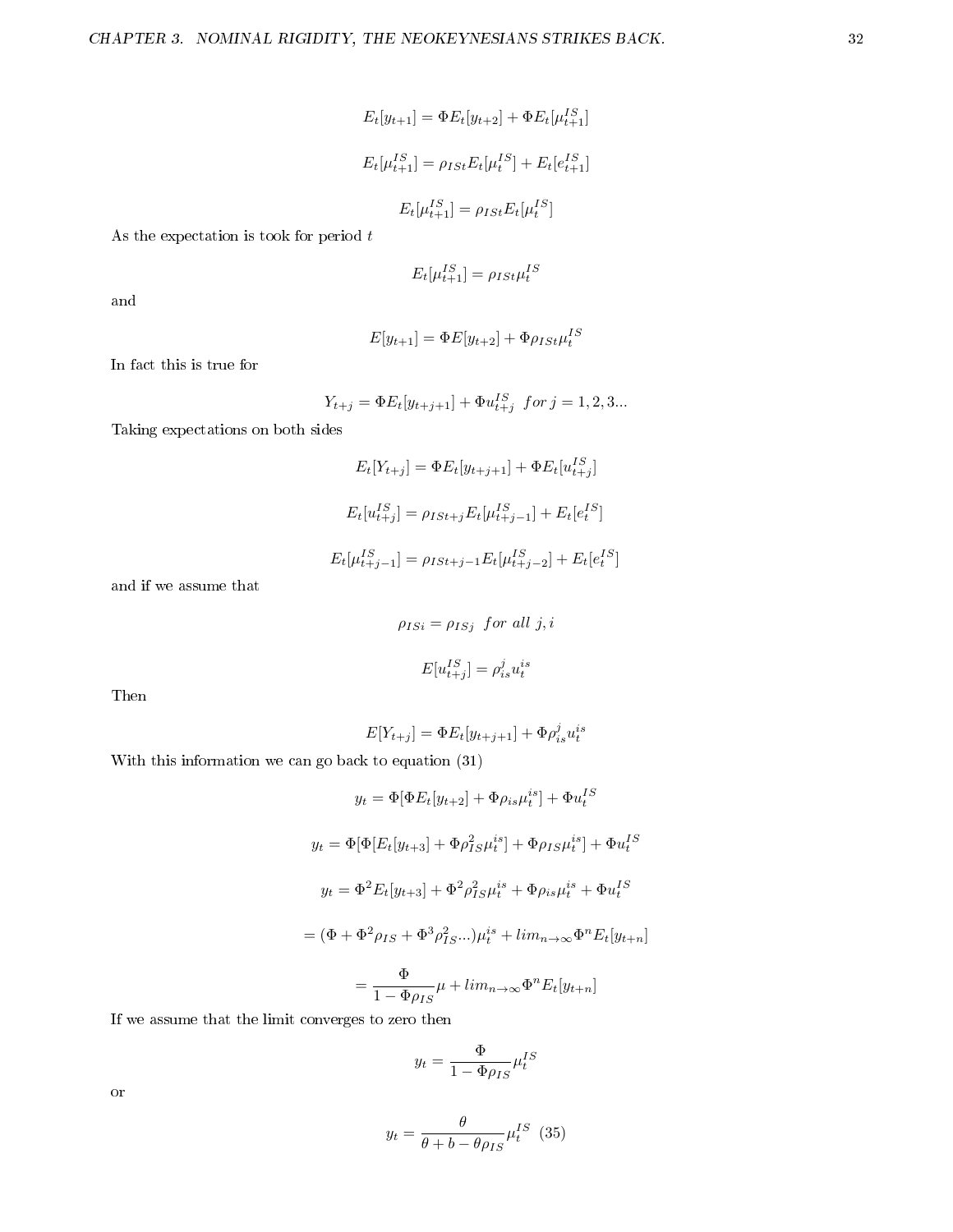Th former expression show how different forces influence how shocks to demand affect output. a more aggressive monetary policy (a higher b) dampens the effects on the IS curve.

Substituting (35) in the supply

$$
\pi_t = \pi_{t-1} + \frac{\theta \lambda}{\theta + b - \theta \rho_{IS}} \mu_t^{IS} \tag{36}
$$

Thus inflation can be stabilized, if the shocks on the  $IS$  are serially correlated then the inflation is serially correlated.

# Microeconomics Foundations of Incomplete Nominal Adjustment

Its time to argument why nominal changes can have effect on real variables. The neokeynesian need to prove that the monetary policy is indeed effective. Why prices remain for some periods fixed?, this works only to prices or wages also?

## 3.6 A Model of Imperfect Competition and Price-Setting

#### Assumptions

There is a continuum differentiated goods indexed by  $i \in [0,1]$  Each good is produced by a singe firm with monopoly rights to the production

Firm i's production is

$$
Y_i = L_i \ (37)
$$

 $L_i$  is the amount of labor it hires.

Firms hire labor in competitive market, and sell the product in imperfectly competitive market Now firms can set their prices freely

The firms are owned by the households so the profits they earn accrue to the households

We normalize the number of households to 1.

The utility of the house hold is

$$
U = C - \frac{1}{\gamma} L^{\gamma} \ \gamma > 1 \ (38)
$$

C is not the households consumption of all goods. If it were, goods wold be perfect substitutes for one another and firms cannot have market power.

 $C$  is an index of household consumption of the individual goods,

$$
C = \left[\int\limits_{i=0}^{1} C_i^{(\eta-1)/\eta} \right]^{\eta/(\eta-1)} \eta > 1 \tag{39}
$$

In this model there is no government or investment or international trade

$$
Y\equiv C
$$

Households choose labor to supply and their purchases on consumptions, taking as given the wage, prices of goods, and profits from firms.

Firms chose the prices and the amounts of labor they hire to produce.

Finally to add money to the model we say that

$$
Y=\frac{M}{P}
$$

This is a simplified version of the AD.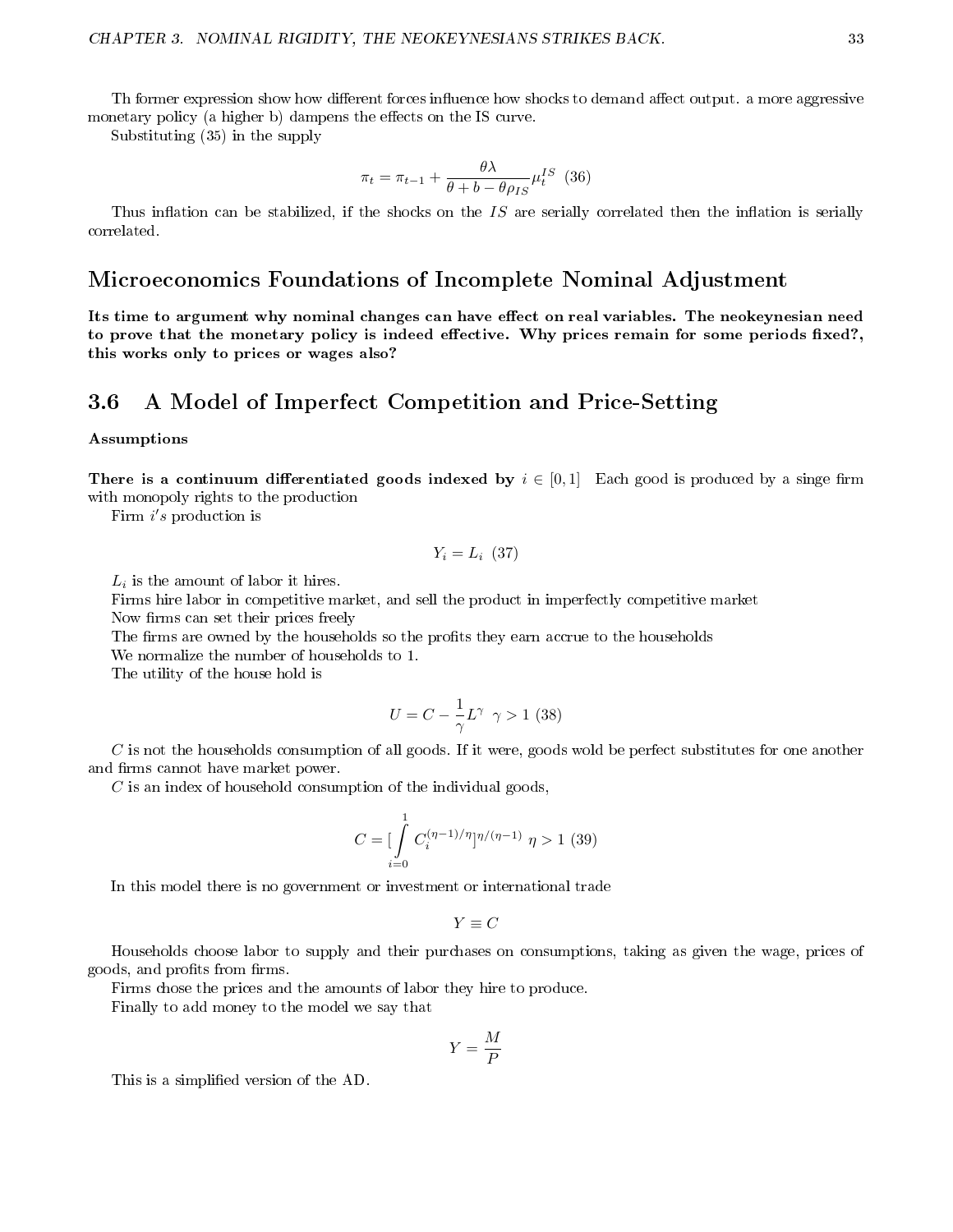#### 3.6.1 The households behavior

Consider a household that expends  $S$ Then

$$
\mathcal{L} = \left[\int\limits_{i=0}^{1} C_i^{(\eta-1)/\eta} \right]^{n/(\eta-1)} di + \lambda [S - \int\limits_{i=0}^{1} C_i P_i di]
$$

Then the first order condition with respect  $C_i$ 

$$
\eta/(\eta-1)[\int_{j=0}^{1} C_j^{(\eta-1)/\eta}]^{1/(n-1)} \frac{\eta-1}{\eta} C_i^{-1/\eta} = \lambda P_i
$$

Note that the only therms that depend on  $i$  are  $C_i$  and  $P_i$  so it must be true that

$$
C_i = AP_i^{-\eta}
$$

now subtitling in the budget constrain

$$
S = \int_{i=0}^{1} C_i P_i di
$$

$$
S = \int_{j=0}^{1} AP_j^{1-\eta} dj
$$

Solving for A

$$
A = \frac{S}{\int_{j=0}^{1} P_j^{1-\eta} dj}
$$

 $\int_{j=0}^{1} P_j^{1-\eta} dj$ 

 $P_i^{-\eta}$ 

 $C_i = \frac{S}{c_1 - S}$ 

Then

And substitution in 
$$
\mathcal C
$$

$$
C = \left[\int_{i=0}^{1} \left(\frac{S}{\int_{j=0}^{1} P_j^{1-\eta} dj} P_i^{-\eta}\right)^{\frac{\eta-1}{\eta}} di\right]^{n/(\eta-1)}
$$

or

$$
C = \frac{S}{\int_{j=0}^{1} P_j^{1-\eta} dj} \left[ \int_{i=0}^{1} \left( P_i^{-\eta} \right)^{\frac{\eta-1}{\eta}} di \right]^{1/\eta/(\eta-1)}
$$

$$
C = \frac{S}{\int_{j=0}^{1} P_j^{1-\eta} dj} \left[ \int_{i=0}^{1} \left( P_i^{1-\eta} \right) di \right]^{1/\eta/(\eta-1)}
$$

The last equation tell us that when households behave optimally, the cost of of obtaining one unit of  $C$  is  $\int_{i=0}^{1} \left( P_i^{1-\eta} \right) di ]^{\eta/(\eta-1)}$  . That is the price index of the utility function

$$
P=\int\limits_{i=0}^1\left(P_i^{1-\eta}\right)di]^{1/(\eta-1)}
$$

Then